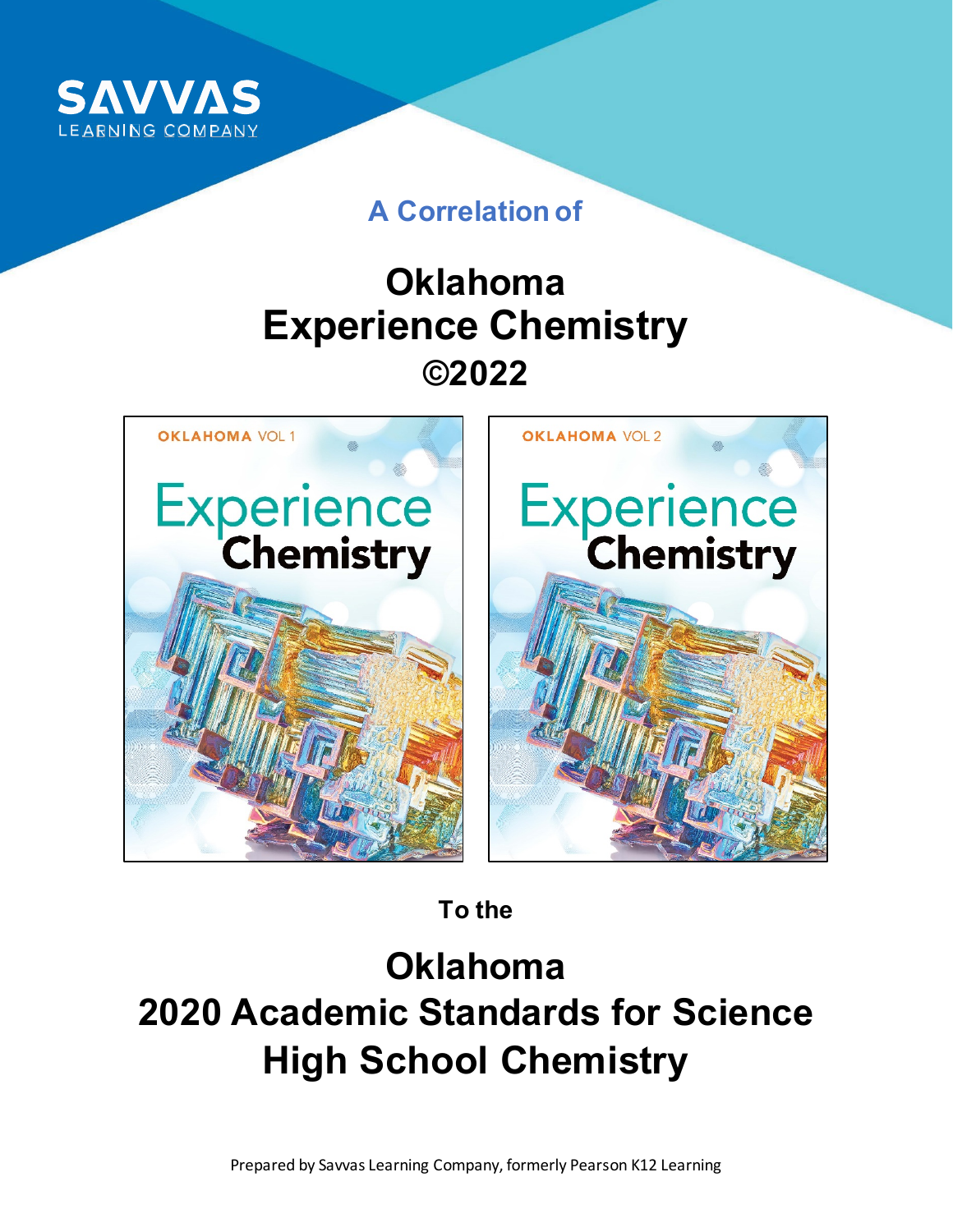#### **Introduction**

This document demonstrates how *Oklahoma Experience Chemistry ©2022* supports Oklahoma's 2020 Academic Standards for Science: High School Chemistry. Correlation references include the Experience Notebook (Vol. 1 and 2), Teacher Guide, and online digital assets.

Savvas Learning Company is excited to introduce **Experience Chemistry!** From climate change, water quality, and the newest energy sources, to the foods we grow and eat, your students will experience chemistry like never before. The program uses cool, weird, and amazing phenomena to engage students in 3-D science. Give students an up-close, first-hand experience they'll never forget.

#### **Be the first to** *Experience It!*

Storylines are organized around a real-world Anchoring Phenomena that sparks student curiosity, gives a purpose to learning and connects chemistry concepts through a unifying unique occurrence. Students encounter everyday phenomena through Claims-Evidence Reasoning Exercises, Authentic Readings, STEM Projects, and Engineering Performance Tasks.

#### **Explore Phenomena with Flinn Scientific!**

**Experience Chemistry** and Flinn Scientific partner to deliver high-quality inquiry opportunities to chemistry classrooms. Lab Experiments, Engineering Challenges, Performance Tasks, Virtual Reality Simulations, and Lab Videos by Flinn Scientific immerse students in hands-on chemistry.

#### **Hands-On Labs**

• Assign student-friendly labs focused on real-world phenomena in every learning experience. • Customize your lessons with four versions of every lab including Open-Ended, Guided, Shortened, and Advanced.

#### **Lab Videos**

• Background videos, demo videos and summary videos engage and connect students to the phenomena, prepare students and instructors for set-up and revisit concepts before assessments.

#### **Design Challenges and Performance Tasks**

• Students mimic the real-world activities of engineers as they define and solve problems and design, test and evaluate solutions.

• Students demonstrate mastery of three-dimensional learning at the end of every Investigation with a Performance-Based assessment.

#### **Lab Kits**

• Simplify lab set-up and solution preparation with time-saving lab kits.

#### **Virtual Reality**

• Immerse your students in 360º simulations that bring chemistry to life.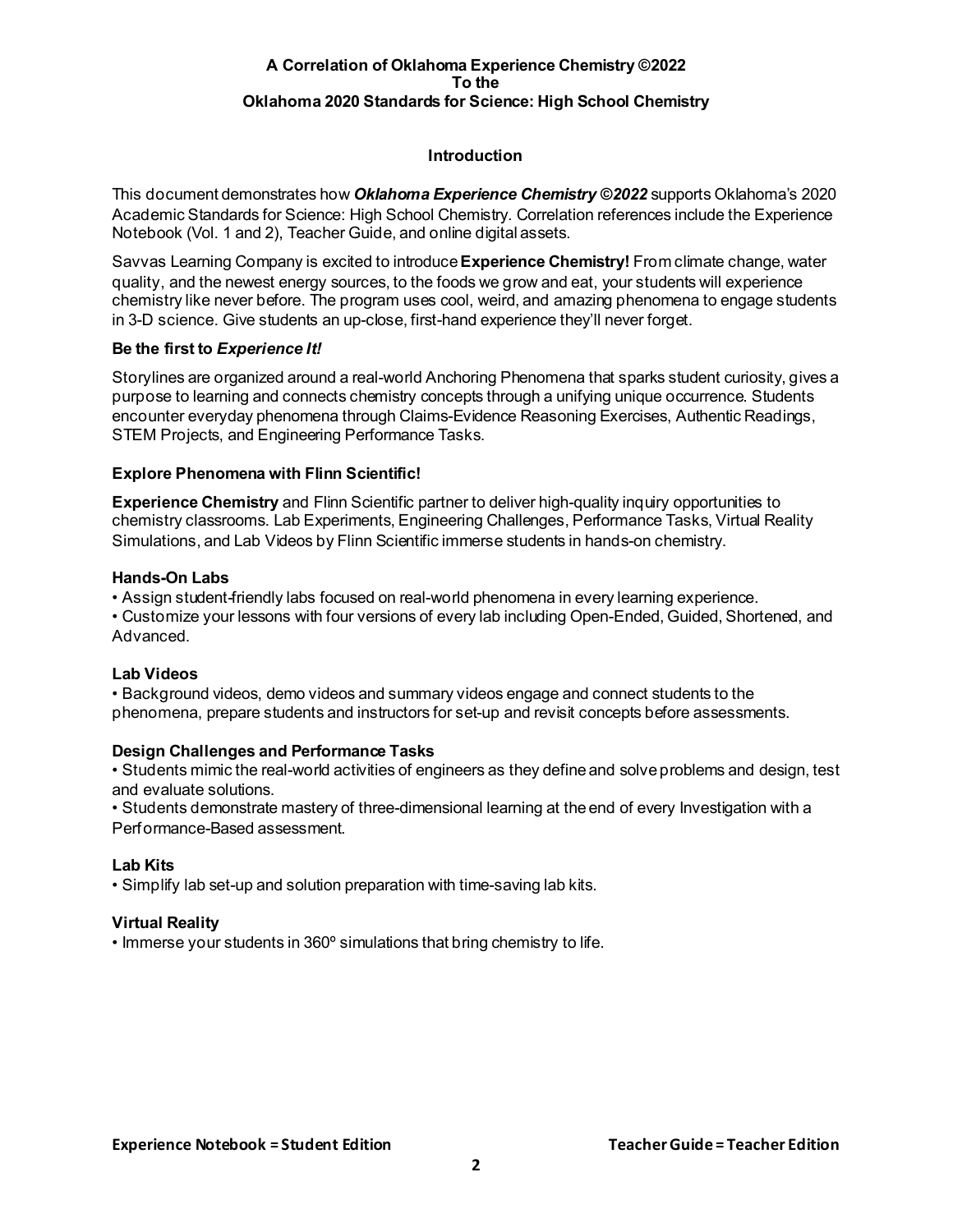#### **Table of Contents**

| Waves and Their Applications in Technologies for Information Transfer (PS4)24 |  |
|-------------------------------------------------------------------------------|--|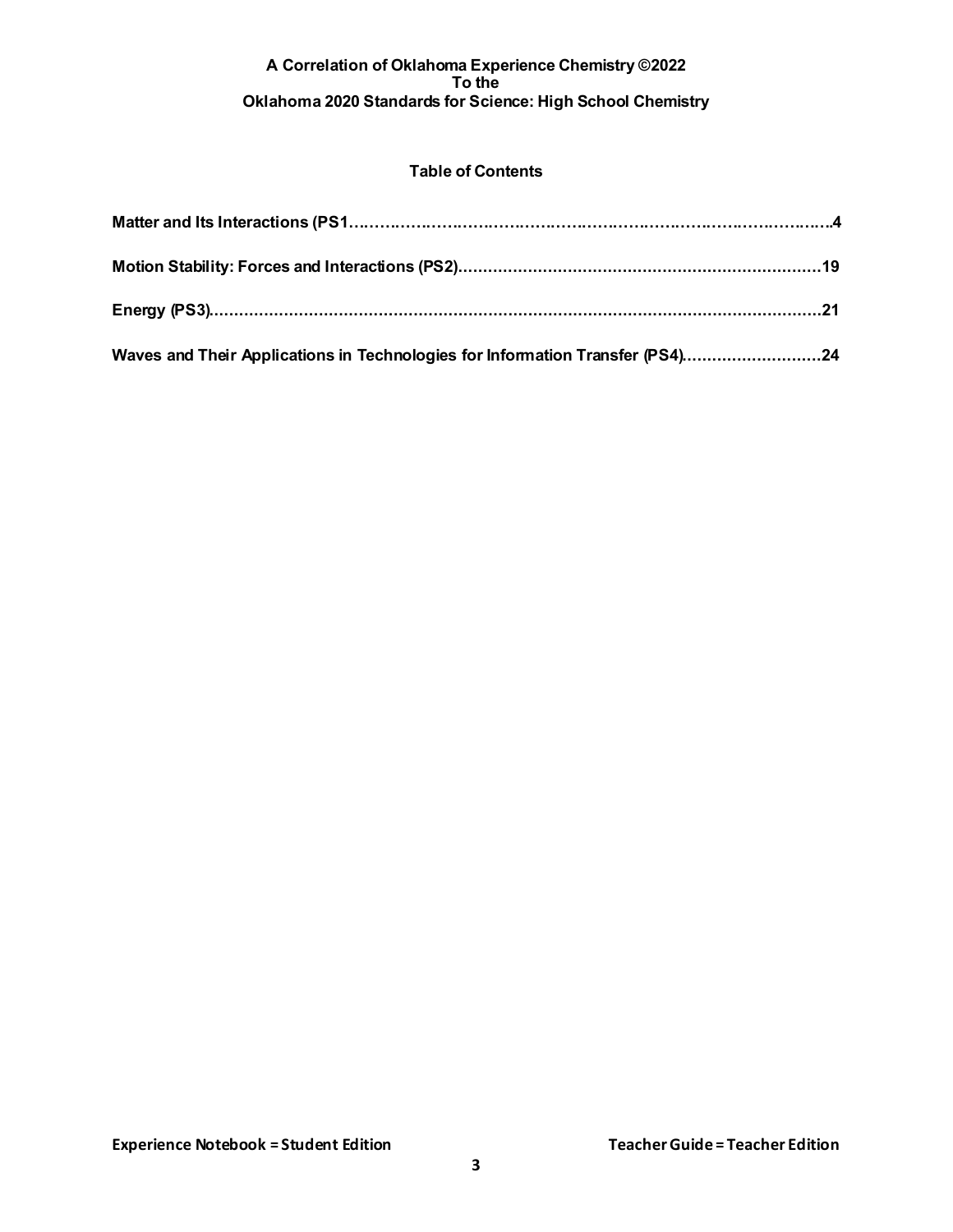<span id="page-3-0"></span>

| <b>Oklahoma 2020 Academic Standards for Science</b><br><b>High School Chemistry</b>                                                                                                                                                                                             | <b>Oklahoma Experience Chemistry</b><br>©2022                                                                                                                                                                                                                                                                                                                                                                                                         |
|---------------------------------------------------------------------------------------------------------------------------------------------------------------------------------------------------------------------------------------------------------------------------------|-------------------------------------------------------------------------------------------------------------------------------------------------------------------------------------------------------------------------------------------------------------------------------------------------------------------------------------------------------------------------------------------------------------------------------------------------------|
| <b>Matter and Its Interactions (PS1)</b>                                                                                                                                                                                                                                        |                                                                                                                                                                                                                                                                                                                                                                                                                                                       |
| <b>Performance Expectation</b>                                                                                                                                                                                                                                                  |                                                                                                                                                                                                                                                                                                                                                                                                                                                       |
| CH.PS1.1: Use the periodic table as a model to<br>predict the relative properties of elements based on<br>the patterns of electrons in the outermost energy level<br>of atoms.                                                                                                  | <b>Experience Notebook, Volume 1:</b><br><b>Investigation 1</b><br>Types of Atoms, 13-14<br>Patterns in Electron Configurations, 36-38<br>Valence Electrons, 39<br>Revisit Investigative Phenomenon, 40<br><b>Teacher Guide:</b><br>Inquiry Labs: Develop a Periodic Table; Periodic<br>Trends and Properties; Elemental Metals, Nonmetals,<br>and Metalloids<br>Digital Activities: Periodic Properties; Predict<br>Reactivity Using Periodic Trends |
|                                                                                                                                                                                                                                                                                 | Performance-Based Assessments: Evaluate<br>Atomic Structure with Flame Tests; Gravimetric<br>Analysis of Periodic Trends                                                                                                                                                                                                                                                                                                                              |
| <b>Disciplinary Core Ideas</b>                                                                                                                                                                                                                                                  |                                                                                                                                                                                                                                                                                                                                                                                                                                                       |
| CH.PS1.1.DCI.1: Each atom has a charged<br>substructure consisting of a nucleus, which is made of<br>protons and neutrons, surrounded by electrons.                                                                                                                             | <b>Experience Notebook, Volume 1:</b><br><b>Investigation 1</b><br>Visualizing the Atom, 12<br>Atomic Number, 13<br>Revisit Investigative Phenomenon, 21<br>The Quantum Mechanical Model, 28                                                                                                                                                                                                                                                          |
| <b>CH.PS1.1.DCI.2:</b> The periodic table orders elements<br>horizontally by the number of protons in the atom's<br>nucleus and places those with similar chemical<br>properties in columns. The repeating patterns of this<br>table reflect patterns of outer electron states. | <b>Experience Notebook, Volume 1:</b><br><b>Investigation 1</b><br>Types of Atoms, 13-14<br>Patterns in Electron Configurations, 36-38<br>Valence Electrons, 39<br><b>Investigation 2</b><br>The Modern Periodic Table, 46-48<br>Revisit Investigative Phenomenon, 49<br>The Periodic Table as a Predictive Model, 50-51                                                                                                                              |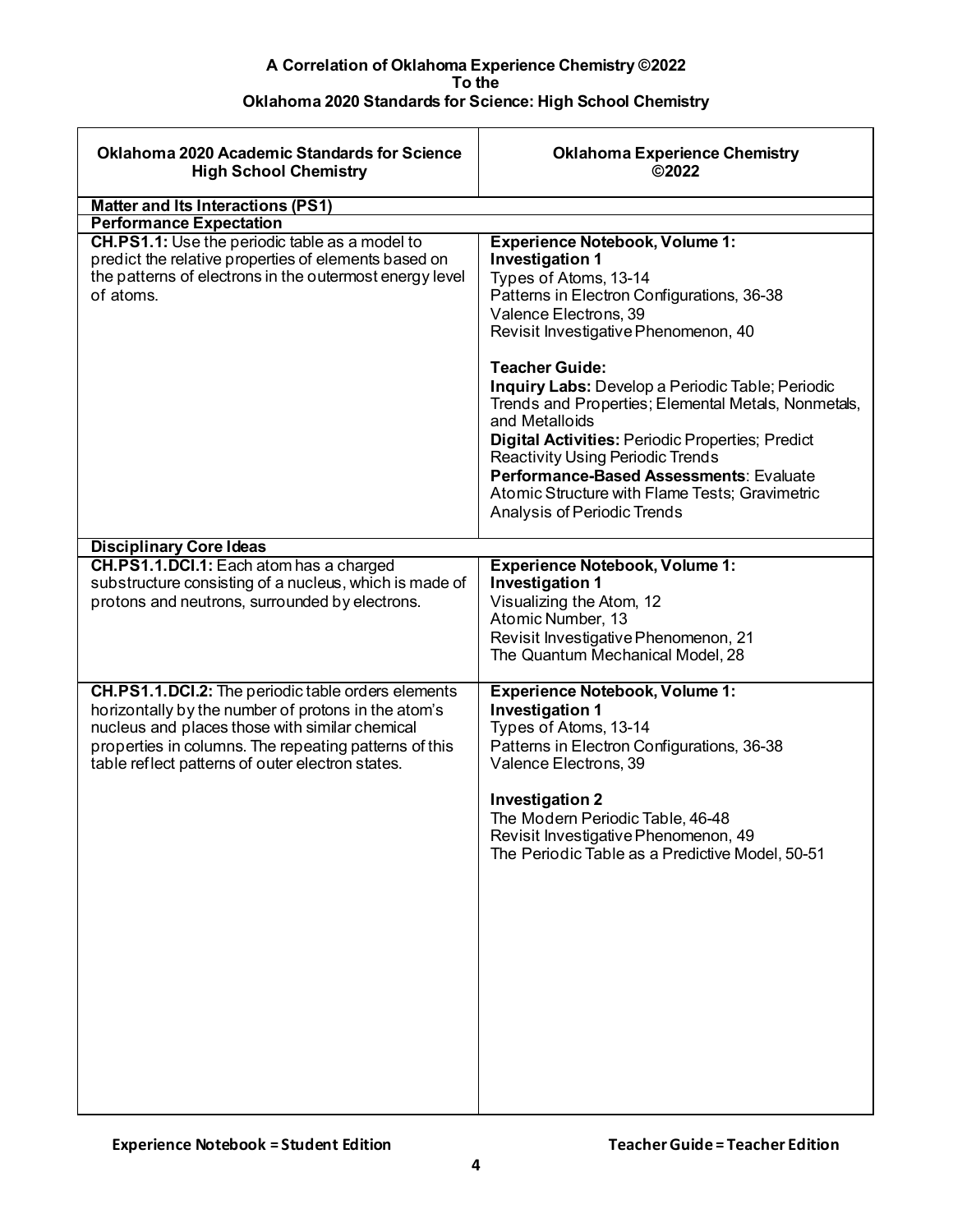| <b>Oklahoma 2020 Academic Standards for Science</b><br><b>High School Chemistry</b>                                                                                                           | <b>Oklahoma Experience Chemistry</b><br>©2022                                                                                                                                                                                                                                                                                                                                                                       |
|-----------------------------------------------------------------------------------------------------------------------------------------------------------------------------------------------|---------------------------------------------------------------------------------------------------------------------------------------------------------------------------------------------------------------------------------------------------------------------------------------------------------------------------------------------------------------------------------------------------------------------|
| <b>Science and Engineering Practices</b>                                                                                                                                                      |                                                                                                                                                                                                                                                                                                                                                                                                                     |
| CH.PS1.1.SEP.1: Developing and Using Models: Use<br>a model to predict the relationships between systems<br>or between components of a system.                                                | <b>Experience Notebook, Volume 1:</b><br><b>Investigation 1</b><br>SEP Construct an Explanation, 5<br><b>Investigation 2</b>                                                                                                                                                                                                                                                                                        |
|                                                                                                                                                                                               | SEP Develop Models, 57<br>SEP Use Models, 58<br>SEP Develop and Use Models, 61                                                                                                                                                                                                                                                                                                                                      |
|                                                                                                                                                                                               | <b>Teacher Guide:</b><br>Inquiry Labs: Bean Bag Isotopes; Evaluate the Bohr<br>Model of the Atom; Model Electron Configuration;<br>Develop a Periodic Table; Elemental Metals,<br>Nonmetals, and Metalloids; Periodic Trends and<br>Properties<br>Digital Activity: The Quantum Mechanical Model<br>and Atomic Orbitals                                                                                             |
| <b>Crosscutting Concepts</b>                                                                                                                                                                  |                                                                                                                                                                                                                                                                                                                                                                                                                     |
| CH.PS1.1.CCC.1: Patterns: Different patterns may be<br>observed at each of the scales at which a system is<br>studied and can provide evidence for causality in<br>explanations of phenomena. | <b>Experience Notebook, Volume 1:</b><br><b>Investigation 1</b><br>CCC Patterns, 26<br>CCC Patterns, 36<br>CCC Patterns, 39                                                                                                                                                                                                                                                                                         |
|                                                                                                                                                                                               | <b>Investigation 2</b><br>CCC Patterns, 43<br>CCC Patterns, 45<br>CCC Patterns, 49<br>CCC Patterns, 59<br>CCC Patterns, 62<br>CCC Patterns, 63                                                                                                                                                                                                                                                                      |
|                                                                                                                                                                                               | <b>Investigation 3</b><br>CCC Patterns, 67<br>CCC Patterns, 69<br>CCC Patterns, 82<br>CCC Patterns, 86<br>CCC Patterns, 93                                                                                                                                                                                                                                                                                          |
|                                                                                                                                                                                               | <b>Teacher Guide:</b><br><b>Inquiry Labs:</b> Evaluate Atomic Spectra; Evaluate the<br>Bohr Model of the Atom; Develop a Periodic Table;<br><b>Periodic Trends and Properties</b><br><b>Digital Activities: Periodic Properties; Predict</b><br><b>Reactivity Using Periodic Trends</b><br>Performance-Based Assessments: Evaluate<br>Atomic Structure with Flame Tests; Gravimetric<br>Analysis of Periodic Trends |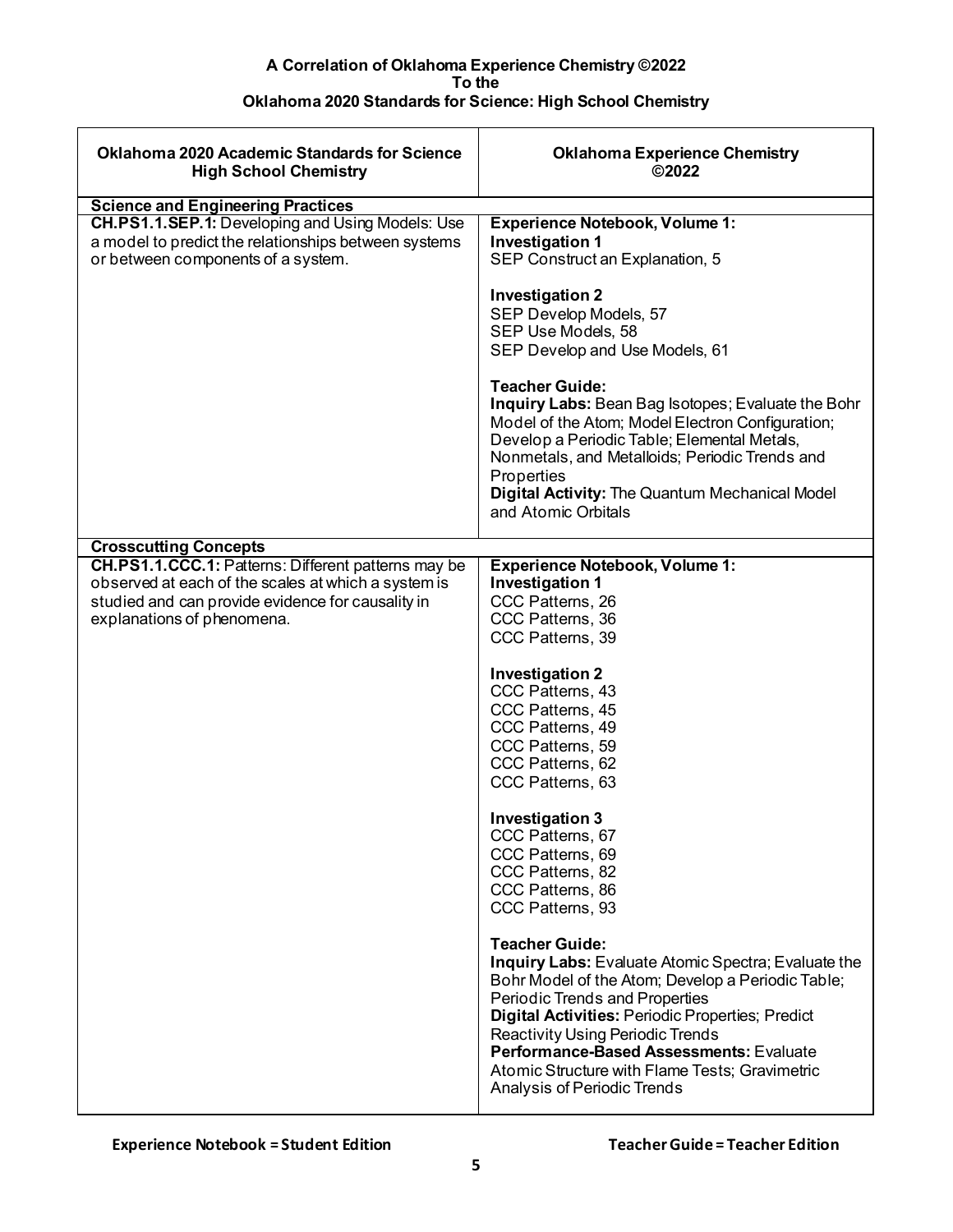| <b>Oklahoma 2020 Academic Standards for Science</b><br><b>High School Chemistry</b>                                                                                                                                                                                                                    | <b>Oklahoma Experience Chemistry</b><br>©2022                                                                                                                                                                                                                                                                                                                                                                                                                                                      |
|--------------------------------------------------------------------------------------------------------------------------------------------------------------------------------------------------------------------------------------------------------------------------------------------------------|----------------------------------------------------------------------------------------------------------------------------------------------------------------------------------------------------------------------------------------------------------------------------------------------------------------------------------------------------------------------------------------------------------------------------------------------------------------------------------------------------|
|                                                                                                                                                                                                                                                                                                        |                                                                                                                                                                                                                                                                                                                                                                                                                                                                                                    |
| <b>Performance Expectation</b><br>CH.PS1.2: Construct and revise an explanation for the<br>outcome of a simple chemical reaction based on the<br>outermost electron states of atoms, trends in the<br>periodic table, knowledge of the patterns of chemical<br>properties, and formation of compounds. | <b>Experience Notebook, Volume 1:</b><br><b>Investigation 2</b><br>The Periodic Table, 43<br>Connecting the Trends, 63<br><b>Investigation 6</b><br>Activity Series, 232<br>Predicting the Products of Reactions, 238-239<br>Revisit Investigative Phenomenon, 240<br><b>Experience Notebook, Volume 2:</b><br><b>Investigation 15</b><br>Redox vs. Non-redox Reactions, 284                                                                                                                       |
|                                                                                                                                                                                                                                                                                                        | <b>Teacher Guide:</b><br><b>Inquiry Labs: Evaluate Chemical Reactions; Predict</b><br>Chemical Reactions; Explore Iron Corrosion; Metal<br>Activity<br><b>Engineering Design Challenge: Water Purification</b><br>Digital Activities: Reactivity of Metals; Cation Meets<br>Anion<br>Performance-Based Assessments: Identify<br>Evidence of Chemical Reactions; Battery Challenge                                                                                                                  |
| <b>Disciplinary Core Ideas</b>                                                                                                                                                                                                                                                                         |                                                                                                                                                                                                                                                                                                                                                                                                                                                                                                    |
| <b>CH.PS1.2.DCI.1:</b> The periodic table orders elements<br>horizontally by the number of protons in the atom's<br>nucleus and places those with similar chemical<br>properties in columns. The repeating patterns of this<br>table reflect patterns of outer electron states.                        | <b>Experience Notebook, Volume 1:</b><br><b>Investigation 1</b><br>Types of Atoms, 13-14<br>Patterns in Electron Configurations, 36-38<br>Valence Electrons, 39<br><b>Investigation 2</b><br>The Modern Periodic Table, 46-48<br>The Periodic Table as a Predictive Model, 50-51<br>Revisit Investigative Phenomenon, 55<br><b>Investigation 3</b><br>The Octet Rule in Molecules, 82-83<br>Types of Covalent Bonds, 84<br>Sample Problem: Electron Dot Structures for<br>Molecular Substances, 85 |
|                                                                                                                                                                                                                                                                                                        | Electronegativity and Bonding, 86-87<br><b>Investigation 4</b><br>Determining Compound Type, 137<br>Properties of Ionic and Molecular Compounds, 138<br>Covalent Network Solids, 139-140<br>Revisit Investigative Phenomenon, 140<br>Investigation 6<br><b>Activity Series, 232</b>                                                                                                                                                                                                                |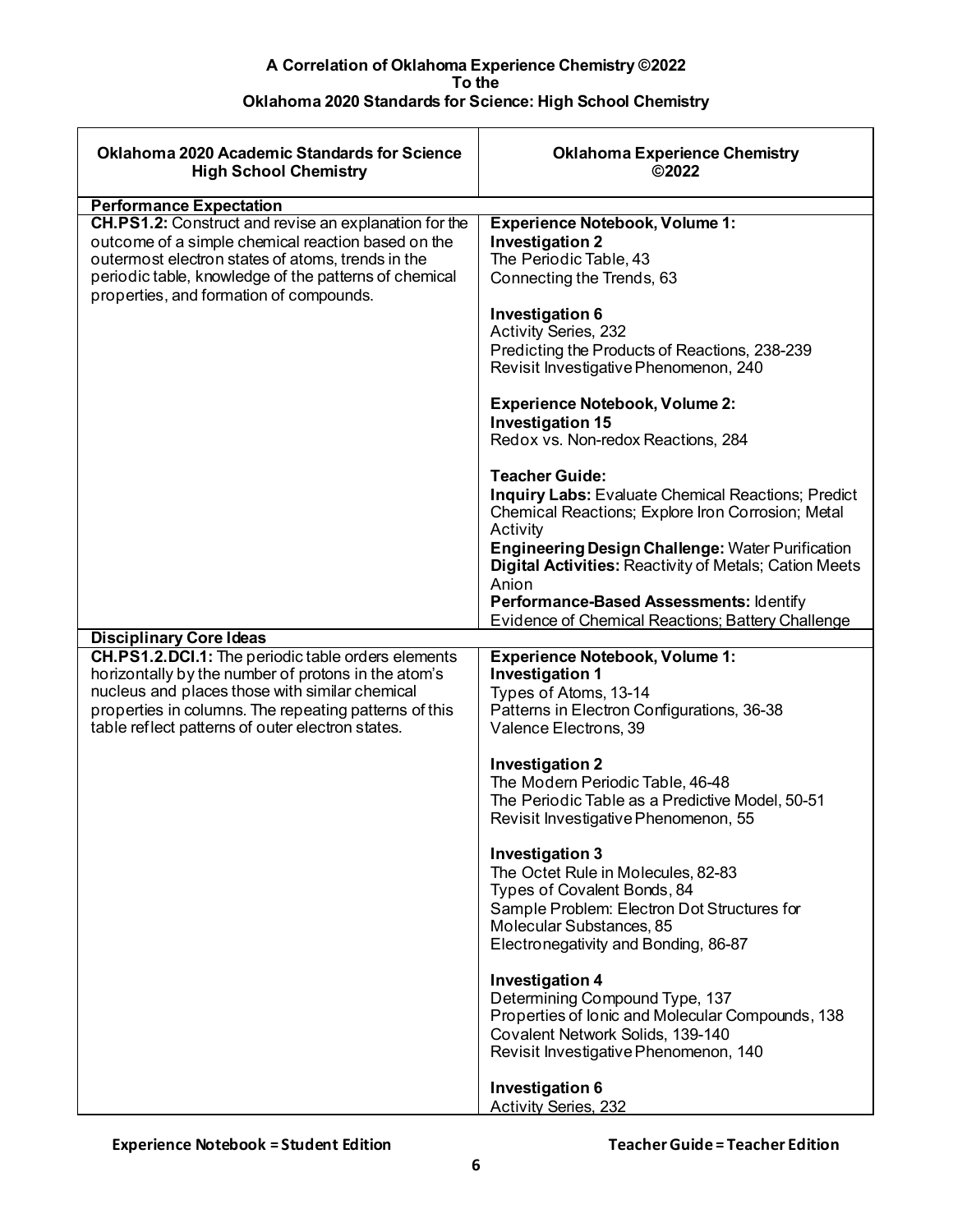| <b>Oklahoma 2020 Academic Standards for Science</b><br><b>High School Chemistry</b>                                                                                                                                                                                                                                                                                                                                                                                               | <b>Oklahoma Experience Chemistry</b><br>©2022                                                                                                                                                                                                                                                                                                                                                                                                                                               |
|-----------------------------------------------------------------------------------------------------------------------------------------------------------------------------------------------------------------------------------------------------------------------------------------------------------------------------------------------------------------------------------------------------------------------------------------------------------------------------------|---------------------------------------------------------------------------------------------------------------------------------------------------------------------------------------------------------------------------------------------------------------------------------------------------------------------------------------------------------------------------------------------------------------------------------------------------------------------------------------------|
| <b>CH.PS1.2.DCI.2:</b> The fact that atoms are conserved,<br>together with knowledge of the chemical properties of<br>the elements involved, can be used to describe and<br>predict chemical reactions.                                                                                                                                                                                                                                                                           | <b>Experience Notebook, Volume 1:</b><br><b>Investigation 6</b><br>Balancing Equations, 220-221<br>Types of Reactions, 227<br><b>Activity Series, 232</b><br>Sample Problem: Writing Chemical Equations for<br>Single-Replacement Reactions, 233<br>Predicting the Products of Reactions, 238-239<br>Revisit Investigative Phenomenon, 240<br>Ions in Aqueous Solution, 241-242<br>Formation of a Precipitate, 245<br>Predicting the Formation of a Precipitate, 246                        |
| <b>Science and Engineering Practices</b><br><b>CH.PS1.2.SEP.1: Constructing Explanations:</b><br>Construct and revise an explanation based on valid<br>and reliable evidence obtained from a variety of<br>sources (including students' own investigations,<br>models, theories, simulations, and peer review) and<br>the assumption that theories and laws that describe<br>the natural world operate today as they did in the past<br>and will continue to do so in the future. | <b>Experience Notebook, Volume 1:</b><br><b>Investigation 6</b><br>SEP Construct an Explanation, 221<br>SEP Construct an Explanation, 224<br>SEP Construct an Explanation, 244<br>SEP Construct an Explanation, 246<br><b>Teacher Guide:</b><br>Inquiry Labs: Chemical Names and Formulas;<br>Evaluate Chemical Reactions; Predict Chemical<br>Reactions<br>Digital Activities: lons and Electroplating; Analyzing<br>Chemical Reactions; Predict Whether a Precipitate<br><b>Will Form</b> |
| <b>Crosscutting Concepts</b><br>CH.PS1.2.CCC.1: Patterns: Different patterns may be<br>observed at each of the scales at which a system is<br>studied and can provide evidence for causality in<br>explanations of phenomena.                                                                                                                                                                                                                                                     | <b>Experience Notebook, Volume 1:</b><br><b>Investigation 6</b><br>General Types of Chemical Reactions, 227<br>SEP Interpret Data, 228<br>SEP Interpret Data, 229<br><b>Teacher Guide:</b><br><b>Inquiry Labs: Evaluate Chemical Reactions; Types</b><br>of Chemical Reactions; Predict Chemical Reactions<br>Performance-Based Assessment: Identify<br><b>Evidence of Chemical Reactions</b>                                                                                               |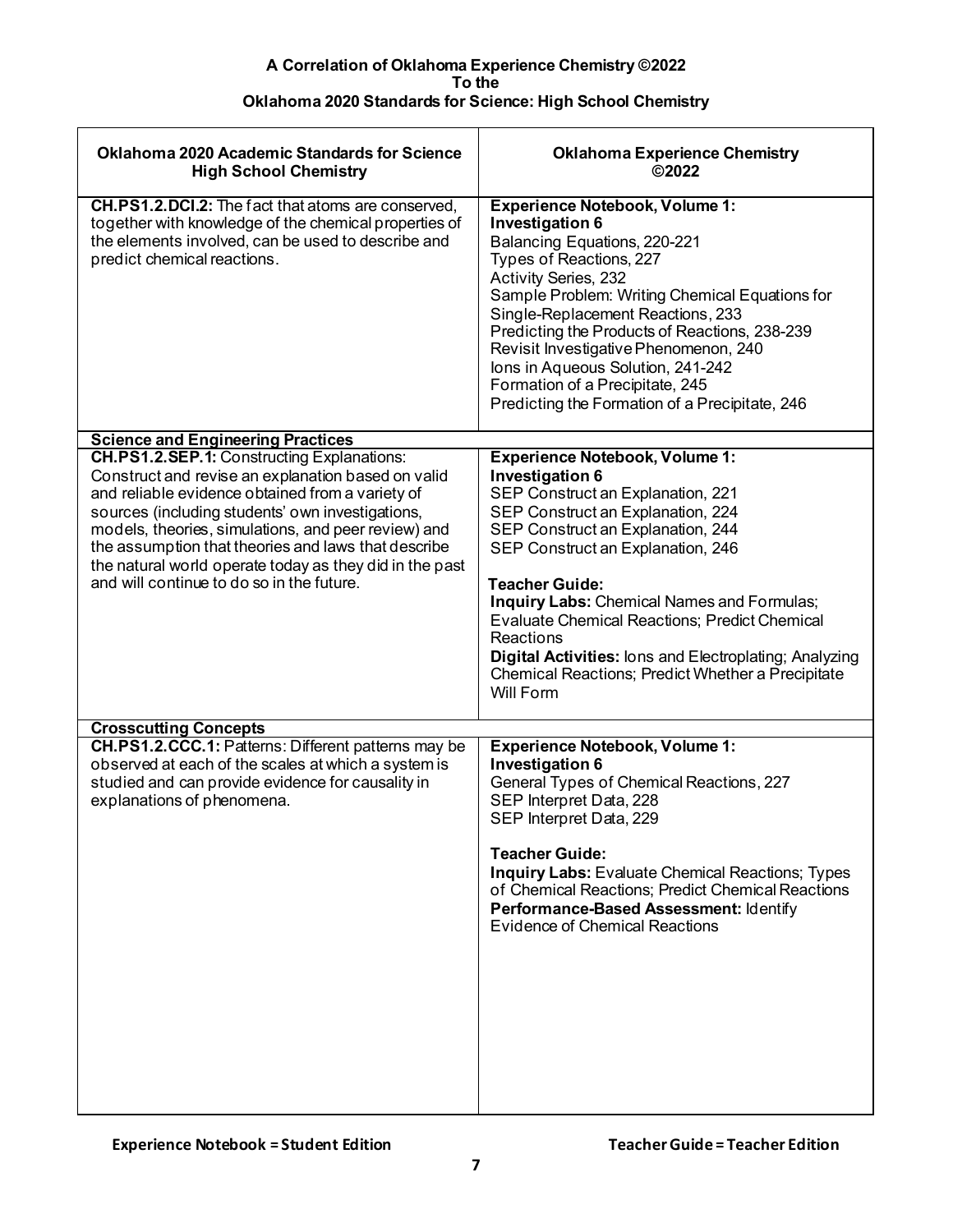| <b>Oklahoma 2020 Academic Standards for Science</b><br><b>High School Chemistry</b>                                                                                               | <b>Oklahoma Experience Chemistry</b><br>©2022                                                                                                                                                                                                                                                                                                                                                                                                                                                                                                                                               |
|-----------------------------------------------------------------------------------------------------------------------------------------------------------------------------------|---------------------------------------------------------------------------------------------------------------------------------------------------------------------------------------------------------------------------------------------------------------------------------------------------------------------------------------------------------------------------------------------------------------------------------------------------------------------------------------------------------------------------------------------------------------------------------------------|
| <b>Performance Expectation</b>                                                                                                                                                    |                                                                                                                                                                                                                                                                                                                                                                                                                                                                                                                                                                                             |
| CH.PS1.3: Plan and conduct an investigation to<br>compare the structure of substances at the bulk scale<br>level to infer the strength of electrical forces between<br>particles. | <b>Experience Notebook, Volume 1:</b><br><b>Investigation 4</b><br>Ductility and Malleability, 142<br><b>Teacher Guide:</b><br><b>Inquiry Labs: Correlate Material Properties and</b>                                                                                                                                                                                                                                                                                                                                                                                                       |
|                                                                                                                                                                                   | Bond Type; Melt lonic and Covalent Compounds;<br>Compressibility; Relationships Between Gas<br>Variables; The Ideal Gas Law; Gas Diffusion<br>Digital Activities: Intermolecular Forces in Liquids;<br>Tough Tools; Gas Behavior in Popping Candy<br>Performance-Based Assessments: Qualitative<br>Analysis and Chemical Bonding, Identify Evidence of<br><b>Chemical Reactions, Cartesian Divers</b>                                                                                                                                                                                       |
| <b>Disciplinary Core Ideas</b>                                                                                                                                                    |                                                                                                                                                                                                                                                                                                                                                                                                                                                                                                                                                                                             |
| <b>CH.PS1.3.DCI.1:</b> The structure and interactions of<br>matter at the bulk- scale are determined by electrical<br>forces within and between atoms.                            | <b>Experience Notebook, Volume 1:</b><br><b>Investigation 2</b><br>Coulomb's Law, 52<br>The Shielding Effect and Effective Nuclear Charge,<br>53-55<br>lonization Energy, 59                                                                                                                                                                                                                                                                                                                                                                                                                |
|                                                                                                                                                                                   | <b>Investigation 3</b><br>Ionic Compounds, 72-73<br>Properties of Ionic Compounds, 74-75<br>Revisit Investigative Phenomenon, 76<br>Properties of Metals, 78-79<br>Revisit Investigative Phenomenon, 80<br>Electronegativity and Bonding, 86-87<br>Geometry and Polar Molecules, 88-90<br>Revisit Investigative Phenomenon, 90<br>Van der Waals Forces, 91-92<br>Hydrogen Bonds, 93<br>Properties of Molecular Substances, 94-95                                                                                                                                                            |
|                                                                                                                                                                                   | <b>Investigation 4</b><br>Liquids and Intermolecular Forces, 118-119<br>Solids and Attractive Force, 120-121<br>Phase Changes, 125-126<br>Evaporation and Condensation, 128-129<br>Heating a Solid, 132<br>Properties of Ionic and Molecular Compounds, 138<br>Covalent Network Solids, 139-140<br>Revisit Investigative Phenomenon, 140<br>Ductility and Malleability, 142<br>Conductivity and Luster, 143<br>Crystalline Structure and Properties of Metals, 144<br>Defects and Properties of Metals, 145-146<br>Revisit Investigative Phenomenon, 147<br>Water and Hydrogen Bonding, 148 |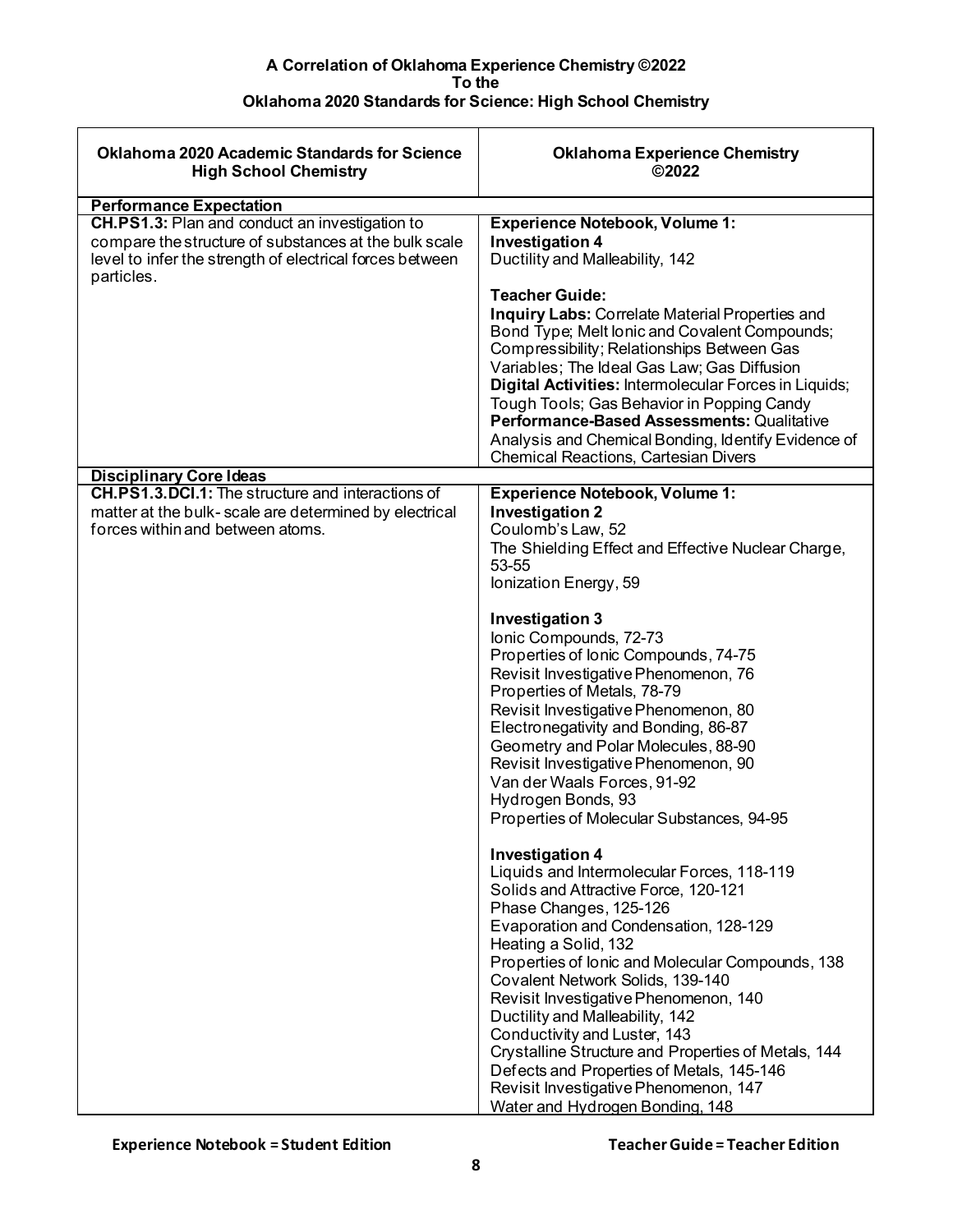| <b>Oklahoma 2020 Academic Standards for Science</b><br><b>High School Chemistry</b>                                                                                                                                                                                                          | <b>Oklahoma Experience Chemistry</b><br>©2022                                                                                                                                                                                                                                                                                                                                                                                                                                                                                                                                                                                                                                                                                                                                                                                                                                                                                                                              |
|----------------------------------------------------------------------------------------------------------------------------------------------------------------------------------------------------------------------------------------------------------------------------------------------|----------------------------------------------------------------------------------------------------------------------------------------------------------------------------------------------------------------------------------------------------------------------------------------------------------------------------------------------------------------------------------------------------------------------------------------------------------------------------------------------------------------------------------------------------------------------------------------------------------------------------------------------------------------------------------------------------------------------------------------------------------------------------------------------------------------------------------------------------------------------------------------------------------------------------------------------------------------------------|
| CH.PS1.3.DCI.1 Continued:                                                                                                                                                                                                                                                                    | <b>Investigation 4 Continued:</b><br>Surface Tension, 149-150<br>Hydrogen Bonding and Boiling Point, 151<br>Continued:<br>Structure Affects Properties of Ice, 152-153<br>Aqueous Solutions, 154-155<br><b>Experience Notebook, Volume 2:</b><br><b>Investigation 9</b><br>Real Gases, 27-28                                                                                                                                                                                                                                                                                                                                                                                                                                                                                                                                                                                                                                                                               |
| <b>Science and Engineering Practices</b>                                                                                                                                                                                                                                                     |                                                                                                                                                                                                                                                                                                                                                                                                                                                                                                                                                                                                                                                                                                                                                                                                                                                                                                                                                                            |
| <b>CH.PS1.3SEP.1: Planning and Carrying Out</b><br>Investigations                                                                                                                                                                                                                            | <b>Teacher Guide:</b><br>Inquiry Labs: Characteristics of Ionic Bonds;<br>Investigate Metallic Bonds; Investigate Covalent<br>Bonds; Intermolecular Forces; Correlate Material<br>Properties and Bond Type; Measure the Energy of a<br>Phase Change; Melt lonic and Covalent Compounds;<br>Modeling Metals, Ceramics, and Polymers;<br>Investigate Surface Tension; Aqueous Solutions; The<br>Thermodynamics of Hand Warmers; Compressibility;<br>Relationships Between Gas Variables; The Ideal Gas<br>Law; Gas Diffusion<br><b>Engineering Design Challenges: Evaluate Metals</b><br>for a Commercial Application; Abrasive Compounds;<br><b>Building a Better Bike</b><br>Digital Activities: Intermolecular Forces in Liquids;<br>States of Matter; Tough Tools; Gas Behavior in<br>Popping Candy<br>Performance-Based Assessments: Qualitative<br>Analysis and Chemical Bonding; Road Deicers;<br>Identify Evidence of Chemical Reactions; Cartesian<br><b>Divers</b> |
| <b>Crosscutting Concepts</b>                                                                                                                                                                                                                                                                 |                                                                                                                                                                                                                                                                                                                                                                                                                                                                                                                                                                                                                                                                                                                                                                                                                                                                                                                                                                            |
| <b>CH.PS1.3.CCC.1: Structure and Function: The</b><br>functions and properties of natural and designed<br>objects and systems can be inferred from their overall<br>structure, the way their components are shaped and<br>used, and the molecular substructures of its various<br>materials. | <b>Experience Notebook, Volume 1:</b><br><b>Investigation 3</b><br>CCC Structure and Function, 78<br>CCC Structure and Function, 79<br><b>Investigation 4</b><br>CCC Structure and Function, 123<br>CCC Structure and Function, 155<br><b>Teacher Guide:</b><br>Inquiry Labs: Correlate Material Properties and<br>Bond Type; Melt lonic and Covalent Compounds<br>Performance-Based Assessments: Qualitative<br>Analysis and Chemical Bonding, Identify Evidence of<br><b>Chemical Reactions</b>                                                                                                                                                                                                                                                                                                                                                                                                                                                                          |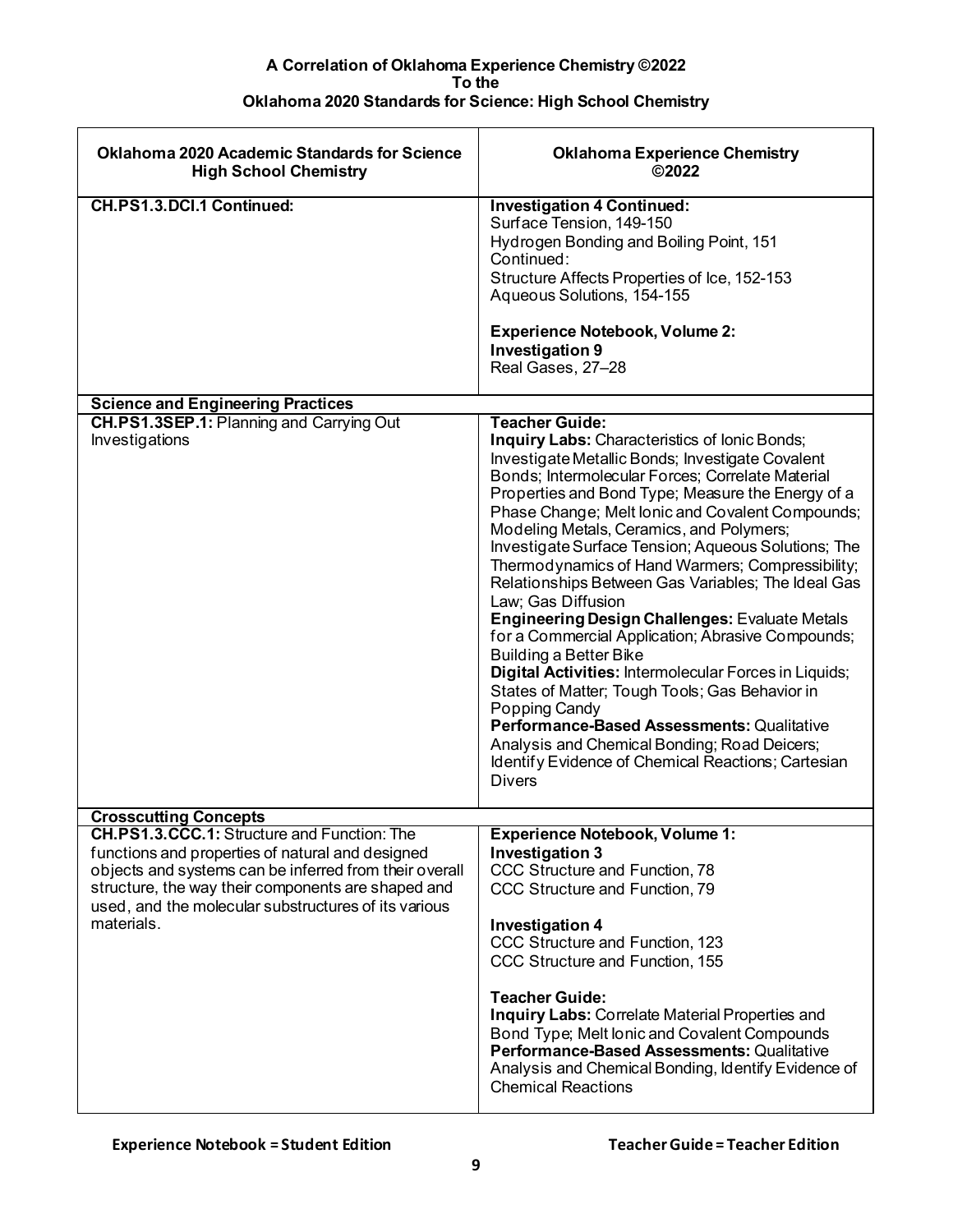| <b>Oklahoma 2020 Academic Standards for Science</b><br><b>High School Chemistry</b>                                                                                                | <b>Oklahoma Experience Chemistry</b><br>©2022                                                                                                                                                                                                                                                                                               |
|------------------------------------------------------------------------------------------------------------------------------------------------------------------------------------|---------------------------------------------------------------------------------------------------------------------------------------------------------------------------------------------------------------------------------------------------------------------------------------------------------------------------------------------|
| <b>Performance Expectation</b>                                                                                                                                                     |                                                                                                                                                                                                                                                                                                                                             |
| <b>CH.PS1.4:</b> Develop a model to illustrate that the<br>release or absorption of energy from a chemical<br>reaction system depends upon the changes in total<br>bond energy.    | <b>Experience Notebook, Volume 1:</b><br>Investigation 6<br>Energy of Reactions, 223-224<br>What Causes Reactions?, 225<br>Revisit Investigative Phenomenon, 226<br><b>Combination Reactions, 228</b><br>Decomposition Reactions, 229                                                                                                       |
|                                                                                                                                                                                    | <b>Investigation 8</b><br>Bond Enthalpy, 285-286<br>Activation Energy, 287<br>Representations of Enthalpy, 288<br>Hess's Law, 291<br>Heat Summation, 292<br>Standard Enthalpy of Formation, 293<br>Standard Enthalpy of Reaction, 294<br>Enthalpy of Solution, 296-297<br><b>Teacher Guide:</b><br>Inquiry Labs: The Thermodynamics of Hand |
|                                                                                                                                                                                    | Warmers; Hess's Law and the Combustion of a Metal<br>Performance-Based Assessment: Enthalpy of a<br><b>Neutralization Reaction</b>                                                                                                                                                                                                          |
| <b>Disciplinary Core Ideas</b>                                                                                                                                                     |                                                                                                                                                                                                                                                                                                                                             |
| <b>CH.PS1.4.DCI.1:</b> A stable molecule has less energy<br>than the same set of atoms separated; one must<br>provide at least this energy in order to take the<br>molecule apart. | <b>Experience Notebook, Volume 1:</b><br><b>Investigation 8</b><br>Bond Enthalpy, 285-286<br>Activation Energy, 287<br><b>Experience Notebook, Volume 2:</b>                                                                                                                                                                                |
|                                                                                                                                                                                    | <b>Investigation 12</b><br>Energy Diagrams, 169                                                                                                                                                                                                                                                                                             |
|                                                                                                                                                                                    |                                                                                                                                                                                                                                                                                                                                             |
|                                                                                                                                                                                    |                                                                                                                                                                                                                                                                                                                                             |
|                                                                                                                                                                                    |                                                                                                                                                                                                                                                                                                                                             |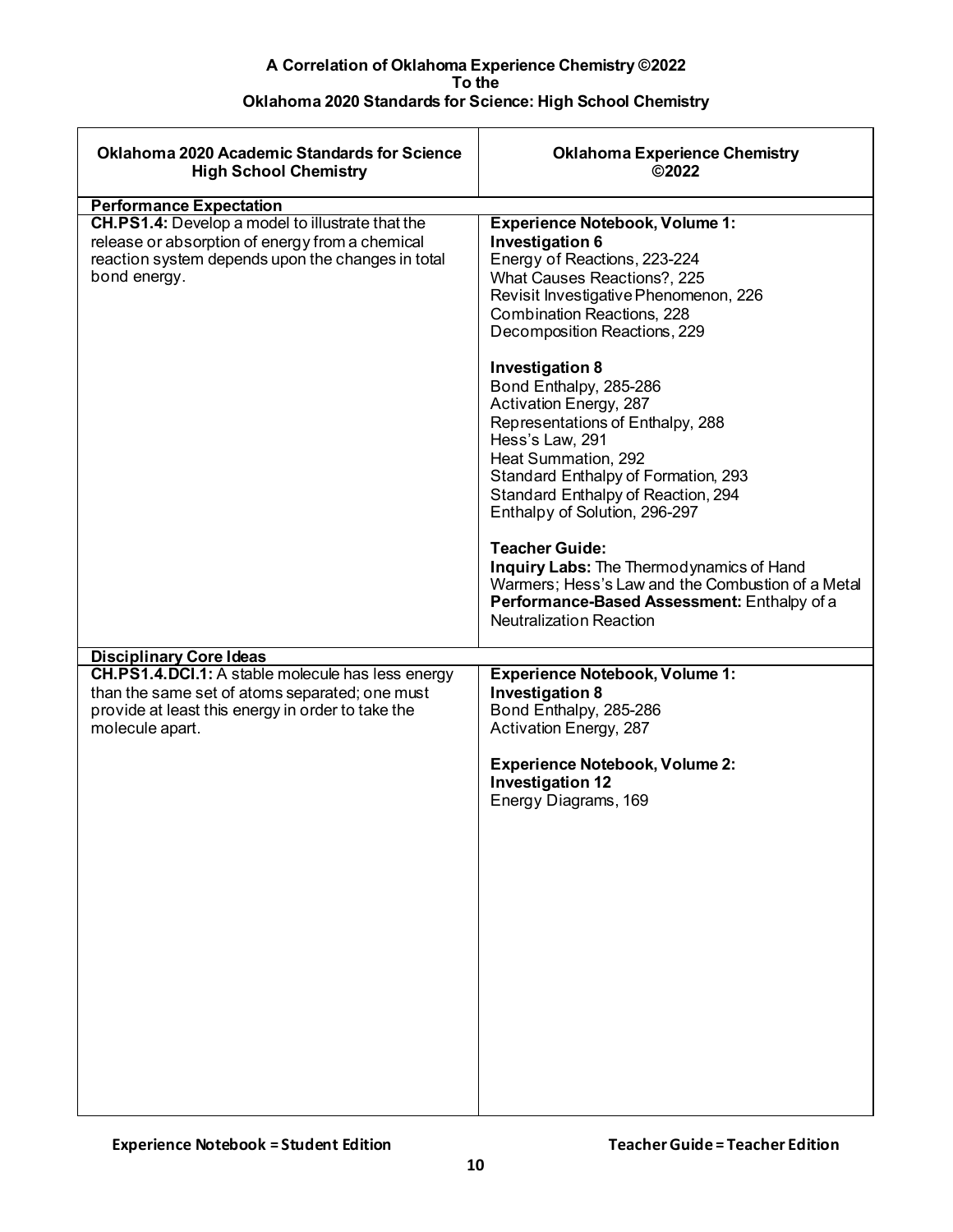| <b>Oklahoma 2020 Academic Standards for Science</b><br><b>High School Chemistry</b>                                                                                                                                                                                                                                                                                | <b>Oklahoma Experience Chemistry</b><br>©2022                                                                                                                                                                                                                                                                                                                                                                                                                                                                                                                                                                                                                                                                                                                                         |
|--------------------------------------------------------------------------------------------------------------------------------------------------------------------------------------------------------------------------------------------------------------------------------------------------------------------------------------------------------------------|---------------------------------------------------------------------------------------------------------------------------------------------------------------------------------------------------------------------------------------------------------------------------------------------------------------------------------------------------------------------------------------------------------------------------------------------------------------------------------------------------------------------------------------------------------------------------------------------------------------------------------------------------------------------------------------------------------------------------------------------------------------------------------------|
| <b>CH.PS1.4.DCI.2:</b> Chemical processes, their rates, and<br>whether or not energy is stored or released can be<br>understood in terms of the collisions of molecules and<br>rearrangements of atoms into new molecules, with<br>consequent changes in the sum of all bond energies in<br>the set of molecules that are matched by changes in<br>kinetic energy. | <b>Experience Notebook, Volume 1:</b><br><b>Investigation 6</b><br>Energy of Reactions, 223-224<br>What Causes Reactions?, 225<br><b>Investigation 8</b><br>Collisions in Reactions, 282<br>Hess's Law, 291<br>Heat Summation, 292<br>Standard Enthalpy of Formation, 293<br>Standard Enthalpy of Reaction, 294<br>Sample Problem: Calculating the Standard Enthalpy<br>of Reaction, 295<br>Enthalpy of Solution, 296-297<br>Sample Problem: Calculating the Enthalpy Change in<br>Solution Formation, 297<br><b>Experience Notebook, Volume 2:</b><br><b>Investigation 12</b><br>Collision Theory - a Review, 163<br>Effect of Concentration on Reaction Rates, 164<br>Effect of Temperature on Reaction Rates, 165<br>Energy Diagrams, 169<br>One-Step and Multistep Reactions, 170 |
| <b>Science and Engineering Practices</b>                                                                                                                                                                                                                                                                                                                           | Lowering Activation Energy, 171                                                                                                                                                                                                                                                                                                                                                                                                                                                                                                                                                                                                                                                                                                                                                       |
| CH.PS1.4.SEP.1: Developing and Using Models:<br>Develop a model based on evidence to illustrate the<br>relationships between systems or between<br>components of a system.                                                                                                                                                                                         | <b>Experience Notebook, Volume 1:</b><br><b>Investigation 6</b><br>SEP Develop a Model, 226<br><b>Investigation 8</b><br>SEP Use a Model, 282<br>SEP Use a Model, 286<br><b>Teacher Guide:</b><br><b>Inquiry Labs: Evaluate Chemical Reactions; Types</b><br>of Chemical Reactions; The Thermodynamics of<br>Hand Warmers; Hess's Law and the Combustion of a<br>Metal                                                                                                                                                                                                                                                                                                                                                                                                                |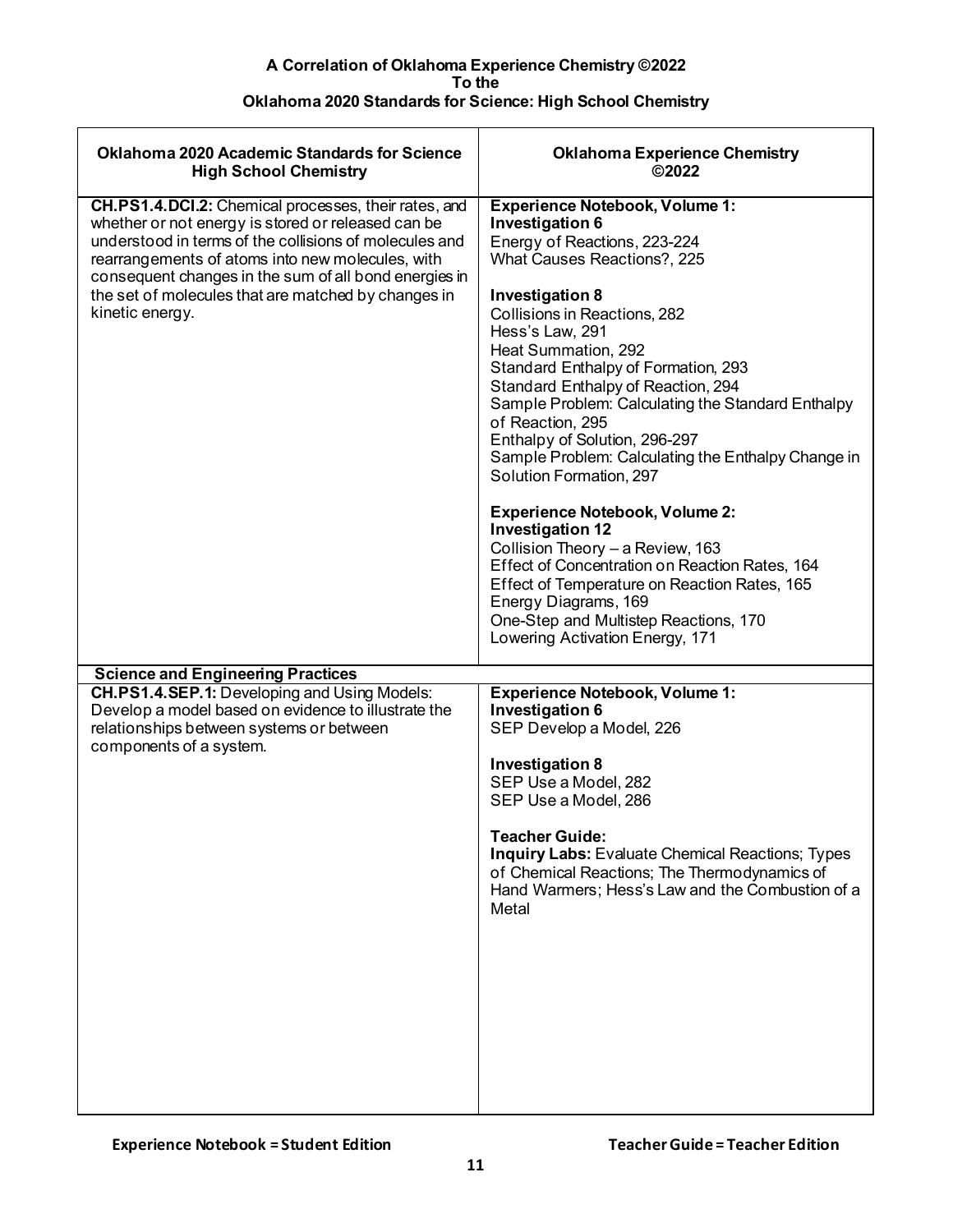| <b>Oklahoma 2020 Academic Standards for Science</b><br><b>High School Chemistry</b>                                                                                                                                                                                                                                                                            | <b>Oklahoma Experience Chemistry</b><br>©2022                                                                                                                                                                                                                                                                                                                                                                                                                                                                                                                               |
|----------------------------------------------------------------------------------------------------------------------------------------------------------------------------------------------------------------------------------------------------------------------------------------------------------------------------------------------------------------|-----------------------------------------------------------------------------------------------------------------------------------------------------------------------------------------------------------------------------------------------------------------------------------------------------------------------------------------------------------------------------------------------------------------------------------------------------------------------------------------------------------------------------------------------------------------------------|
| <b>Crosscutting Concepts</b>                                                                                                                                                                                                                                                                                                                                   |                                                                                                                                                                                                                                                                                                                                                                                                                                                                                                                                                                             |
| CH.PS1.4.CCC.1: Energy and Matter: Changes of<br>energy and matter in a system can be described in<br>terms of energy and matter flows into, out of, and<br>within that system.                                                                                                                                                                                | <b>Experience Notebook, Volume 1:</b><br><b>Investigation 6</b><br>CCC Energy and Matter, 215<br><b>Investigation 8</b><br>CCC Energy and Matter, 281<br>CCC Energy and Matter, 290<br>CCC Energy and Matter, 307<br><b>Teacher Guide:</b><br>Digital Activities: Temperature Changes in<br>Chemical Reactions; Heat of Fusion<br><b>Engineering Design Challenge: Flameless Heating</b><br>Systems<br>Performance-Based Assessments: Enthalpy of a<br><b>Neutralization Reaction</b>                                                                                       |
| <b>Performance Expectation</b>                                                                                                                                                                                                                                                                                                                                 |                                                                                                                                                                                                                                                                                                                                                                                                                                                                                                                                                                             |
| <b>CH.PS1.5:</b> Apply scientific principles and evidence to<br>provide an explanation about the effects of changing<br>the conditions of the reacting particles on the rate at<br>which a reaction occurs.                                                                                                                                                    | <b>Teacher Guide:</b><br>Inquiry Lab: Reaction Rates: Iodine Clock<br><b>Digital Activity: Reaction Rates and Activation</b><br>Energy<br>Performance-Based Assessments: Rates of<br>Reaction and Dissolution; Calcium Carbonate and<br><b>Shell Production</b>                                                                                                                                                                                                                                                                                                             |
| <b>Disciplinary Core Ideas</b>                                                                                                                                                                                                                                                                                                                                 |                                                                                                                                                                                                                                                                                                                                                                                                                                                                                                                                                                             |
| CH.PS1.5.DCI.1: Chemical processes, their rates, and<br>whether or not energy is stored or released can be<br>understood in terms of the collisions of molecules and<br>the rearrangement of atoms into new molecules, with<br>consequent changes in the sum of all bond energies in<br>the set of molecules that are matched by changes in<br>kinetic energy. | <b>Experience Notebook, Volume 1:</b><br><b>Investigation 6</b><br>Energy of Reactions, 223-224<br>What Causes Reactions?, 225<br><b>Experience Notebook, Volume 2:</b><br><b>Investigation 12</b><br>Calculating Reaction Rates, 161<br>Sample Problem: Calculating Reaction Rates, 162<br>Collision Theory - a Review, 163<br>Effect of Concentration on Reaction Rates, 164<br>Effect of Temperature on Reaction Rates, 165<br>Effect of Particle Size on Reaction Rates, 166<br>Revisit Investigative Phenomenon, 167<br>Activation Energy, 168<br>Energy Diagrams, 169 |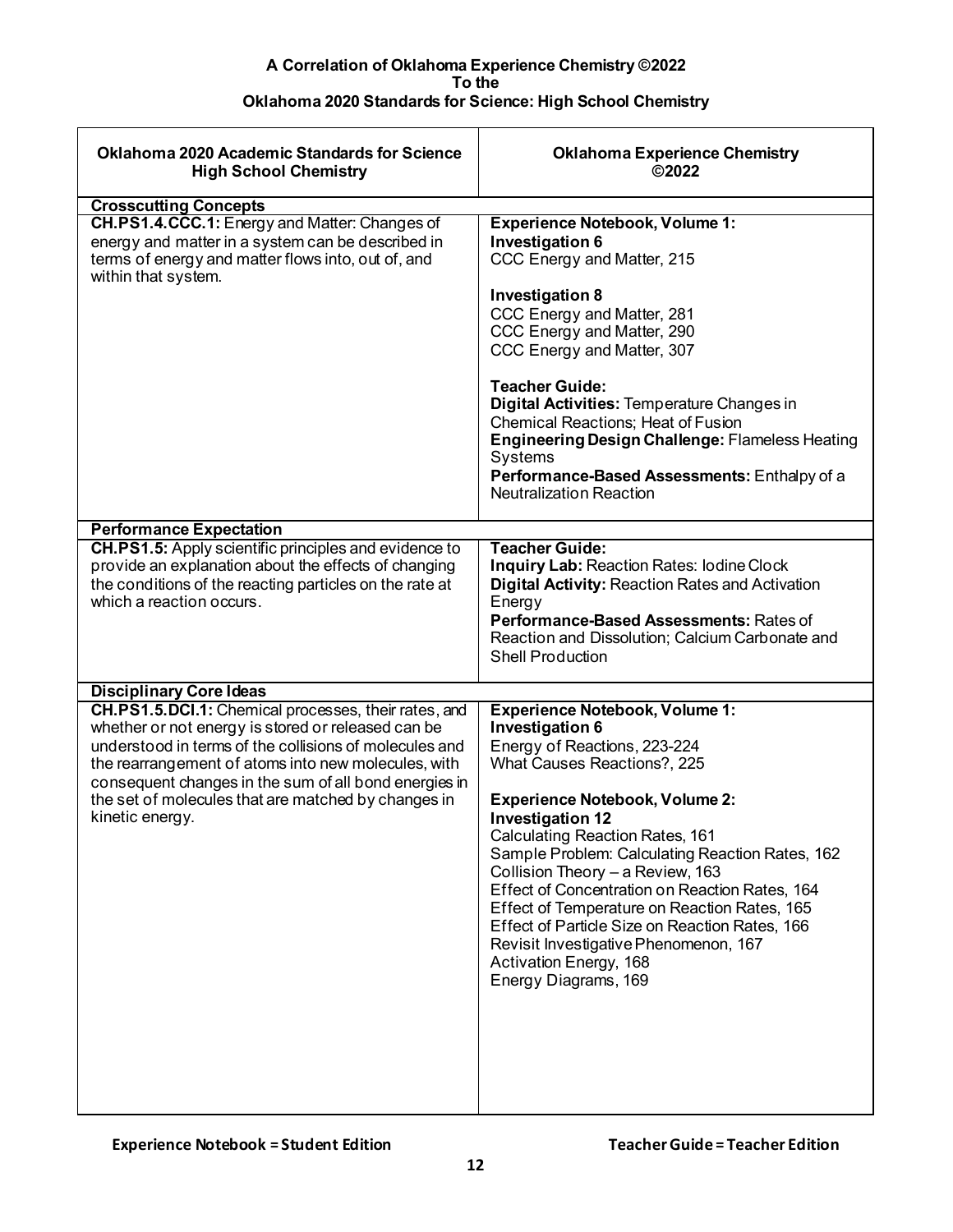| <b>Oklahoma 2020 Academic Standards for Science</b><br><b>High School Chemistry</b>                                                                                                                                                            | <b>Oklahoma Experience Chemistry</b><br>©2022                                                                                                                                                                                                                                                                                                                                                                    |
|------------------------------------------------------------------------------------------------------------------------------------------------------------------------------------------------------------------------------------------------|------------------------------------------------------------------------------------------------------------------------------------------------------------------------------------------------------------------------------------------------------------------------------------------------------------------------------------------------------------------------------------------------------------------|
| <b>Science and Engineering Practices</b>                                                                                                                                                                                                       |                                                                                                                                                                                                                                                                                                                                                                                                                  |
| <b>CH.PS1.5.SEP.1: Constructing Explanations: Apply</b><br>scientific reasoning, theory, and/or models to link<br>evidence to the claims to assess the extent to which<br>the reasoning and data support the explanation or<br>conclusion.     | <b>Experience Notebook, Volume 1:</b><br><b>Investigation 4</b><br>CCC Cause and Effect, 165<br>CCC Cause and Effect, 167<br>SEP Construct an Explanation, 170<br><b>Investigation 5</b><br>SEP Construct an Explanation, 191                                                                                                                                                                                    |
|                                                                                                                                                                                                                                                |                                                                                                                                                                                                                                                                                                                                                                                                                  |
| <b>Crosscutting Concepts</b>                                                                                                                                                                                                                   |                                                                                                                                                                                                                                                                                                                                                                                                                  |
| <b>CH.PS1.5.CCC.1:</b> Cause and Effect: Cause and effect<br>relationships can be suggested and predicted for<br>complex natural and human designed systems by<br>examining what is known about smaller scale<br>mechanisms within the system. | <b>Experience Notebook, Volume 2:</b><br><b>Investigation 12</b><br>CCC Cause and Effect, 165<br>CCC Cause and Effect, 167<br>CCC Cause and Effect, 176<br><b>Teacher Guide:</b>                                                                                                                                                                                                                                 |
|                                                                                                                                                                                                                                                | <b>Inquiry Labs: Evaluate Chemical Reactions; Types</b><br>of Chemical Reactions; Reaction Rates: Iodine Clock;<br>Collision Theory; Explore Chemical Equilibrium;<br><b>Ocean Currents</b><br><b>Digital Activities: Reactivity of Metals; Reaction</b><br>Rates and Activation Energy<br>Performance-Based Assessments: Rates of<br>Reaction and Dissolution; Calcium Carbonate and<br><b>Shell Production</b> |
| <b>Performance Expectation</b>                                                                                                                                                                                                                 |                                                                                                                                                                                                                                                                                                                                                                                                                  |
| CH.PS1.6 : Refine the design of a chemical system by<br>specifying a change in conditions that would produce<br>a change in the amounts of products at equilibrium.*                                                                           | <b>Teacher Guide:</b><br><b>Inquiry Lab: Explore Chemical Equilibrium</b><br><b>Digital Activity: Equilibrium Shifting</b><br>Performance-Based Assessments: Rates of<br>Reaction and Dissolution, Calcium Carbonate and<br><b>Shell Production</b>                                                                                                                                                              |
|                                                                                                                                                                                                                                                |                                                                                                                                                                                                                                                                                                                                                                                                                  |
|                                                                                                                                                                                                                                                |                                                                                                                                                                                                                                                                                                                                                                                                                  |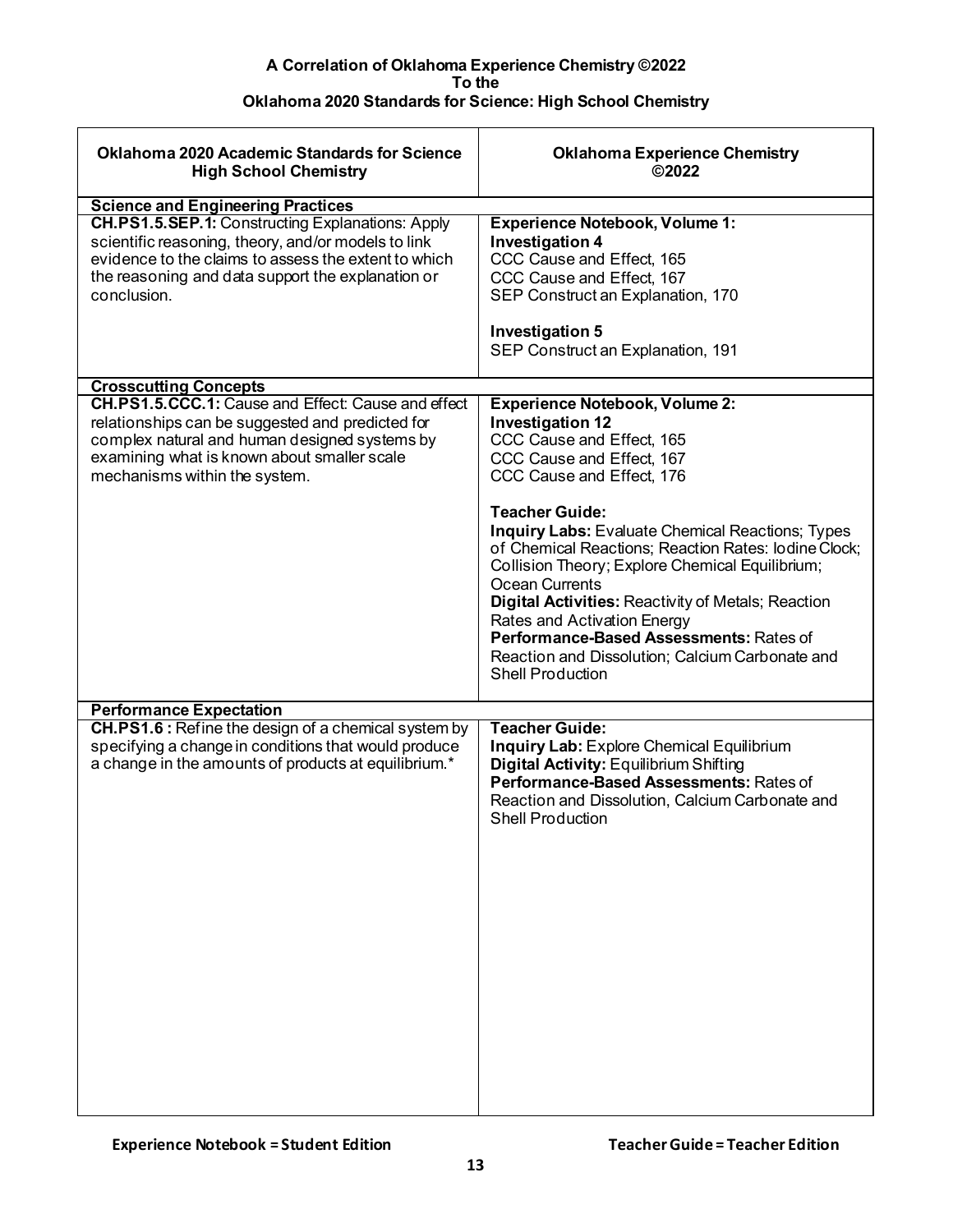| <b>Oklahoma 2020 Academic Standards for Science</b><br><b>High School Chemistry</b>                                                                                                                                                  | <b>Oklahoma Experience Chemistry</b><br>©2022                                                                                                                                                                                                                                                                                                                                                                                                                                                                                                                                                                                                                                                                                                                                                                                                       |
|--------------------------------------------------------------------------------------------------------------------------------------------------------------------------------------------------------------------------------------|-----------------------------------------------------------------------------------------------------------------------------------------------------------------------------------------------------------------------------------------------------------------------------------------------------------------------------------------------------------------------------------------------------------------------------------------------------------------------------------------------------------------------------------------------------------------------------------------------------------------------------------------------------------------------------------------------------------------------------------------------------------------------------------------------------------------------------------------------------|
| <b>Disciplinary Core Ideas</b>                                                                                                                                                                                                       |                                                                                                                                                                                                                                                                                                                                                                                                                                                                                                                                                                                                                                                                                                                                                                                                                                                     |
| CH.PS1.6.DCI.1: In many situations, a dynamic and<br>condition-dependent balance between a reaction and<br>the reverse reaction determines the numbers of all<br>types of molecules present.                                         | <b>Experience Notebook, Volume 2:</b><br><b>Investigation 12</b><br>Reversible Reactions, 174<br>Chemical Equilibrium, 175<br>Le Châtelier's Principle, 176<br>How Concentration Affects Equilibrium, 177<br>How Pressure Affects Equilibrium, 178<br>How Temperature Affects Equilibrium, 179<br>The Self-Ionization of Water, 198<br>Calculating pH, 199-200<br>Sample Problem: Calculating pH from H <sub>3</sub> O <sup>+</sup><br>Concentration, 201<br>Strong Acids and Bases, 203<br><b>Weak Acids, 204-205</b><br>Weak Bases, 206-207<br><b>Investigation 14</b><br>Carbon Dioxide and Ocean pH, 230-231<br>Le Châtelier's Principle and Future Ocean pH, 236-<br>237<br>Temperature, Pressure, and the Carbonate<br>Compensation Depth, 240-241<br>Biogenic Carbon, 242-243<br>Calcification, 260-261<br>Marine Shell Dissolution, 262-263 |
| <b>CH.PS1.6.DCI.2:</b> Criteria may need to be broken<br>down into simpler ones that can be approached<br>systematically, and decisions about the priority of<br>certain criteria over others (trade- offs) may be<br>needed.        | <b>Teacher Guide:</b><br>Engineering Design Challenge: Use Equilibrium for<br>a Commercial Application                                                                                                                                                                                                                                                                                                                                                                                                                                                                                                                                                                                                                                                                                                                                              |
| <b>Science and Engineering Practices</b>                                                                                                                                                                                             |                                                                                                                                                                                                                                                                                                                                                                                                                                                                                                                                                                                                                                                                                                                                                                                                                                                     |
| <b>CH.PS1.6.SEP.1:</b> Designing Solutions: Refine a<br>solution to a complex real-world problem, based on<br>scientific knowledge, student-generated sources of<br>evidence, prioritized criteria, and trade off<br>considerations. | <b>Experience Notebook, Volume 2:</b><br><b>Investigation 12</b><br>SEP Design a Solution, 177<br><b>Investigation 13</b><br>SEP Design a Solution, 225<br><b>Investigation 14</b><br>SEP Design Your Solution, 265<br><b>Teacher Guide:</b><br>Engineering Design Challenge: Use Equilibrium for<br>a Commercial Application                                                                                                                                                                                                                                                                                                                                                                                                                                                                                                                       |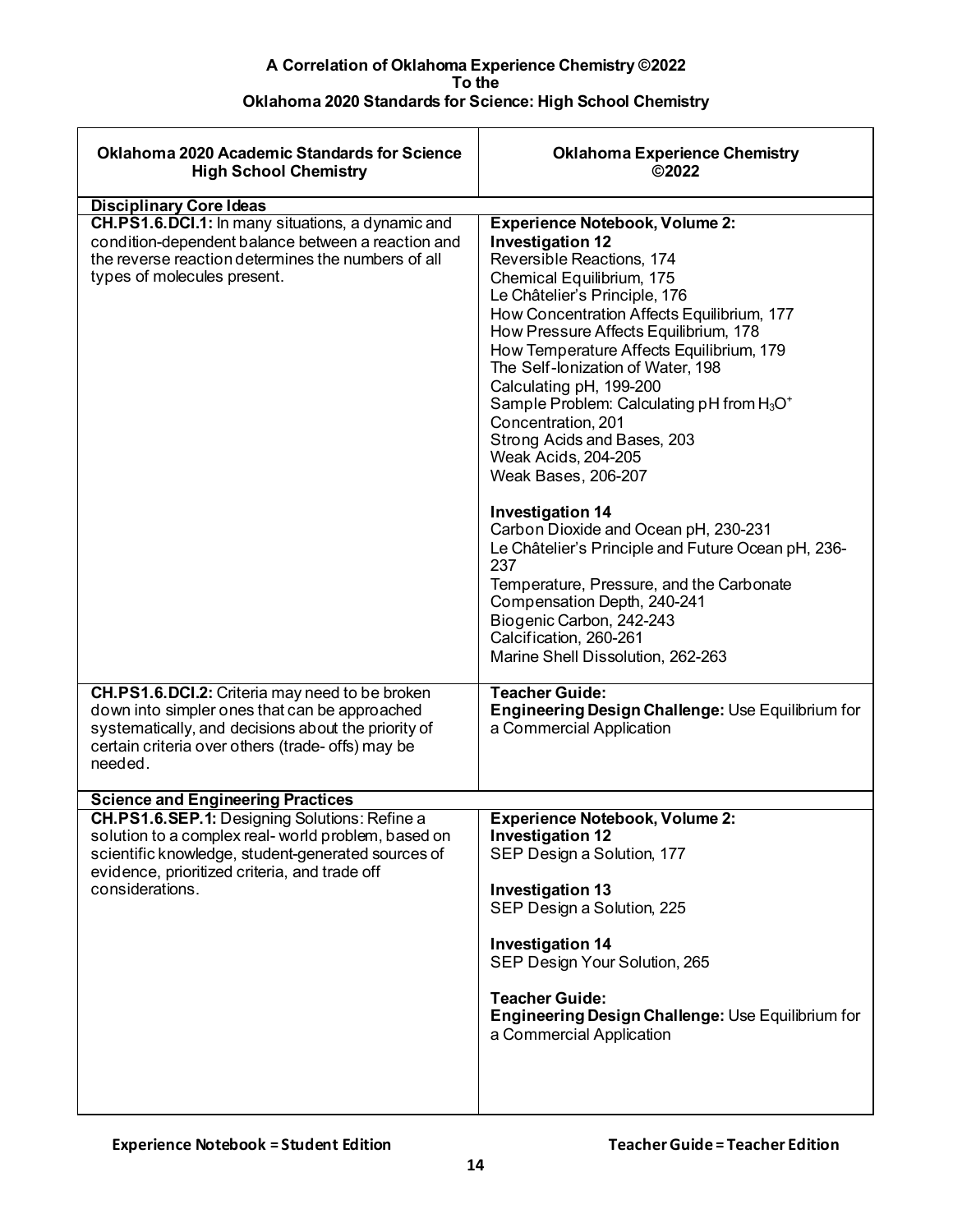| <b>Oklahoma 2020 Academic Standards for Science</b><br><b>High School Chemistry</b>                                                                    | <b>Oklahoma Experience Chemistry</b><br>©2022                                                                                                                                                                                                                                                                                                                                                                                                                                                                                                                                                                             |
|--------------------------------------------------------------------------------------------------------------------------------------------------------|---------------------------------------------------------------------------------------------------------------------------------------------------------------------------------------------------------------------------------------------------------------------------------------------------------------------------------------------------------------------------------------------------------------------------------------------------------------------------------------------------------------------------------------------------------------------------------------------------------------------------|
| <b>Crosscutting Concepts</b>                                                                                                                           |                                                                                                                                                                                                                                                                                                                                                                                                                                                                                                                                                                                                                           |
| CH.PS1.6.CCC.1: Stability and Change: Much of<br>science deals with constructing explanations of how<br>things change and how they remain stable.      | <b>Experience Notebook, Volume 2:</b><br><b>Investigation 12</b><br>CCC Stability and Change, 159<br>CCC Stability and Change, 175<br>CCC Stability and Change, 179<br><b>Investigation 17</b><br>CCC Stability and Change, 231<br>CCC Stability and Change, 237<br>CCC Stability and Change, 241<br><b>Teacher Guide:</b><br>Inquiry Labs: Explore Chemical Equilibrium;<br>Measure Acid Strength; Titrations-The Study of Acid-<br>Base Chemistry; Analysis of Buffer Solutions and<br>Ranges; The pH of Seawater<br>Digital Activities: Equilibrium Shifting; Explore<br>Buffer Systems; Ocean pH; The Effect of Ocean |
| <b>Performance Expectation</b>                                                                                                                         | <b>Acidification on Shells</b>                                                                                                                                                                                                                                                                                                                                                                                                                                                                                                                                                                                            |
|                                                                                                                                                        |                                                                                                                                                                                                                                                                                                                                                                                                                                                                                                                                                                                                                           |
| <b>CH.PS1.7:</b> Use mathematical representations to<br>support the claim that atoms, and therefore mass, are<br>conserved during a chemical reaction. | <b>Teacher Guide:</b><br><b>Inquiry Labs: Identify Unknowns Through</b><br>Stoichiometry; Determination of Reaction Output;<br>Formation of Barium lodate<br><b>Digital Activities: Understanding Stoichiometry;</b><br><b>Limiting Reagent</b><br>Engineering Design Challenge: Build a Film<br><b>Canister Rocket</b><br>Performance-Based Assessments: Analysis of<br>Basic Copper Carbonate, The Stoichiometry of Filling<br>a Balloon                                                                                                                                                                                |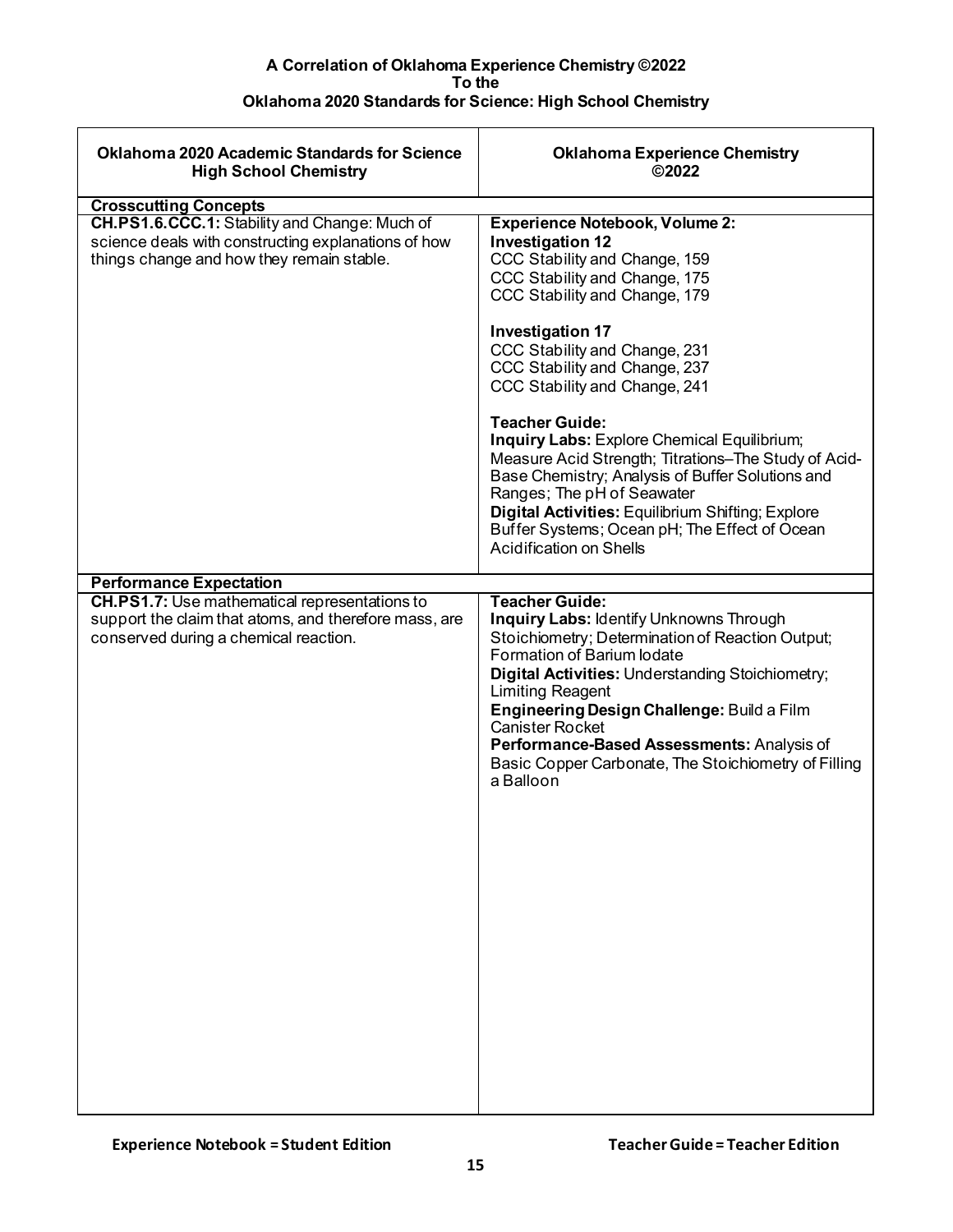| <b>Oklahoma 2020 Academic Standards for Science</b><br><b>High School Chemistry</b>                                                                                                                                                | <b>Oklahoma Experience Chemistry</b><br>©2022                                                                                                                                                                                                                                                                                                                                                                                                                                                                                                                                                                                                                                |
|------------------------------------------------------------------------------------------------------------------------------------------------------------------------------------------------------------------------------------|------------------------------------------------------------------------------------------------------------------------------------------------------------------------------------------------------------------------------------------------------------------------------------------------------------------------------------------------------------------------------------------------------------------------------------------------------------------------------------------------------------------------------------------------------------------------------------------------------------------------------------------------------------------------------|
|                                                                                                                                                                                                                                    |                                                                                                                                                                                                                                                                                                                                                                                                                                                                                                                                                                                                                                                                              |
| <b>Disciplinary Core Ideas</b><br>CH.PS1.7.DCI.1: The fact that atoms are conserved,<br>together with knowledge of the chemical properties of<br>the elements involved, can be used to describe and<br>predict chemical reactions. | <b>Experience Notebook, Volume 1:</b><br>Investigation 6<br>Balancing Equations, 220-221<br>Activity Series, 232<br>Sample Problem: Writing Chemical Equations for<br>Single-Replacement Reactions, 233<br>Predicting the Products of Reactions, 238-239<br>Revisit Investigative Phenomenon, 240<br><b>Investigation 7</b><br>Equations as a Recipe, 252<br>Sample Problem: Using a Balanced Equation as a<br>Recipe, 253<br>Interpreting Chemical Equations, 254<br>Sample Problem: Interpreting a Balanced Chemical<br>Equation, 255<br>What Is Conserved?, 256-257<br>Limiting and Excess Reagents, 270<br>Mass of Products and Reactants, 271<br>Percent Yield, 274-275 |
|                                                                                                                                                                                                                                    |                                                                                                                                                                                                                                                                                                                                                                                                                                                                                                                                                                                                                                                                              |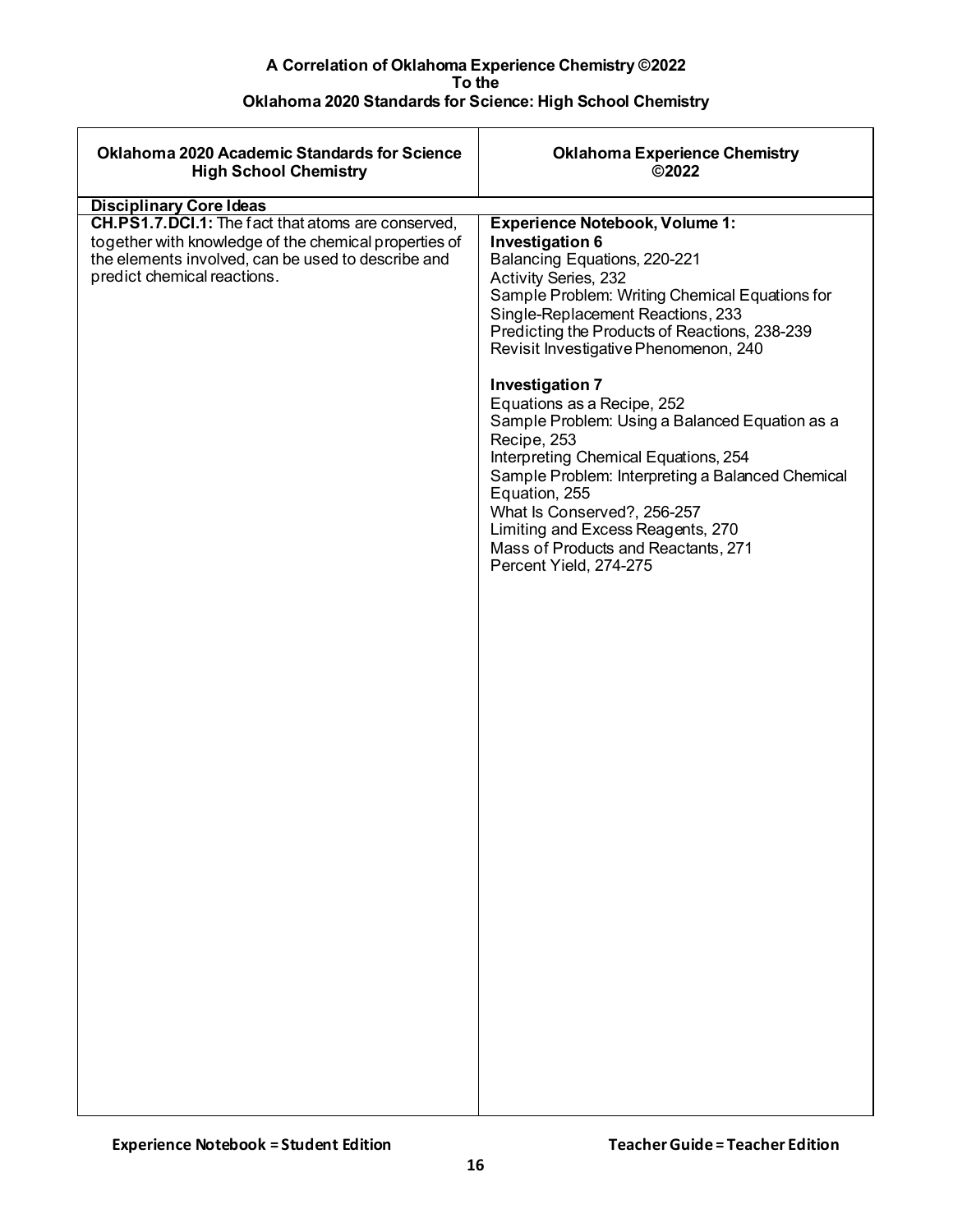| <b>Oklahoma 2020 Academic Standards for Science</b><br><b>High School Chemistry</b>                                                                                                     | <b>Oklahoma Experience Chemistry</b><br>©2022                                                                                                                                                                                                                                                                                                                                                                                                                                                                                                                                                                                                                                                                                                                                                                                                                                                                                                                                                                                                                                                                                                                                                                                                                                                                                                                       |
|-----------------------------------------------------------------------------------------------------------------------------------------------------------------------------------------|---------------------------------------------------------------------------------------------------------------------------------------------------------------------------------------------------------------------------------------------------------------------------------------------------------------------------------------------------------------------------------------------------------------------------------------------------------------------------------------------------------------------------------------------------------------------------------------------------------------------------------------------------------------------------------------------------------------------------------------------------------------------------------------------------------------------------------------------------------------------------------------------------------------------------------------------------------------------------------------------------------------------------------------------------------------------------------------------------------------------------------------------------------------------------------------------------------------------------------------------------------------------------------------------------------------------------------------------------------------------|
|                                                                                                                                                                                         |                                                                                                                                                                                                                                                                                                                                                                                                                                                                                                                                                                                                                                                                                                                                                                                                                                                                                                                                                                                                                                                                                                                                                                                                                                                                                                                                                                     |
| <b>Science and Engineering Practices</b><br><b>CH.PS1.7.SEP.1: Using Mathematics and</b><br>Computational Thinking: Use mathematical<br>representations of phenomena to support claims. | <b>Experience Notebook, Volume 1:</b><br><b>Investigation 5</b><br>SEP Use Math, 177<br>SEP Use Mathematics, 181<br>SEP Use Mathematics, 185<br>SEP Use Mathematics, 186<br>SEP Use Mathematics, 189<br>SEP Use Mathematics, 193<br>SEP Use Mathematics, 194<br>SEP Use Mathematics, 195<br>SEP Use Mathematics, 197<br>SEP Use Mathematics, 199<br>SEP Use Mathematics, 201<br>SEP Use Mathematics, 205<br>SEP Use Mathematics, 206<br>Investigation 6<br>SEP Use Mathematics, 223<br><b>Investigation 7</b><br>SEP Use Mathematics, 252<br>SEP Use Mathematics, 257<br>SEP Use Mathematics, 260<br>SEP Use Mathematics, 268<br>SEP Use Mathematics, 279<br><b>Investigation 8</b><br>SEP Use Mathematics, 285<br>SEP Use Mathematics, 292<br>SEP Use Mathematics, 298<br><b>Teacher Guide:</b><br><b>Inquiry Labs: Describe Small-scale Matter Using the</b><br>Mole; Mole Ratios; Determine an Empirical Formula;<br>Preparation of Solutions; Evaluate Chemical<br>Reactions; Identify Unknowns Through Stoichiometry;<br>Determination of Reaction Output; Formation of<br>Barium lodate; Hess's Law and the Combustion of a<br>Metal<br><b>Digital Activities: Mole Road Map; Making Dilutions</b><br>Performance-Based Assessments: Analysis of<br>Basic Copper Carbonate; Identify Evidence of<br>Chemical Reactions; Quantitative Analysis of Acid<br>Rain |
|                                                                                                                                                                                         |                                                                                                                                                                                                                                                                                                                                                                                                                                                                                                                                                                                                                                                                                                                                                                                                                                                                                                                                                                                                                                                                                                                                                                                                                                                                                                                                                                     |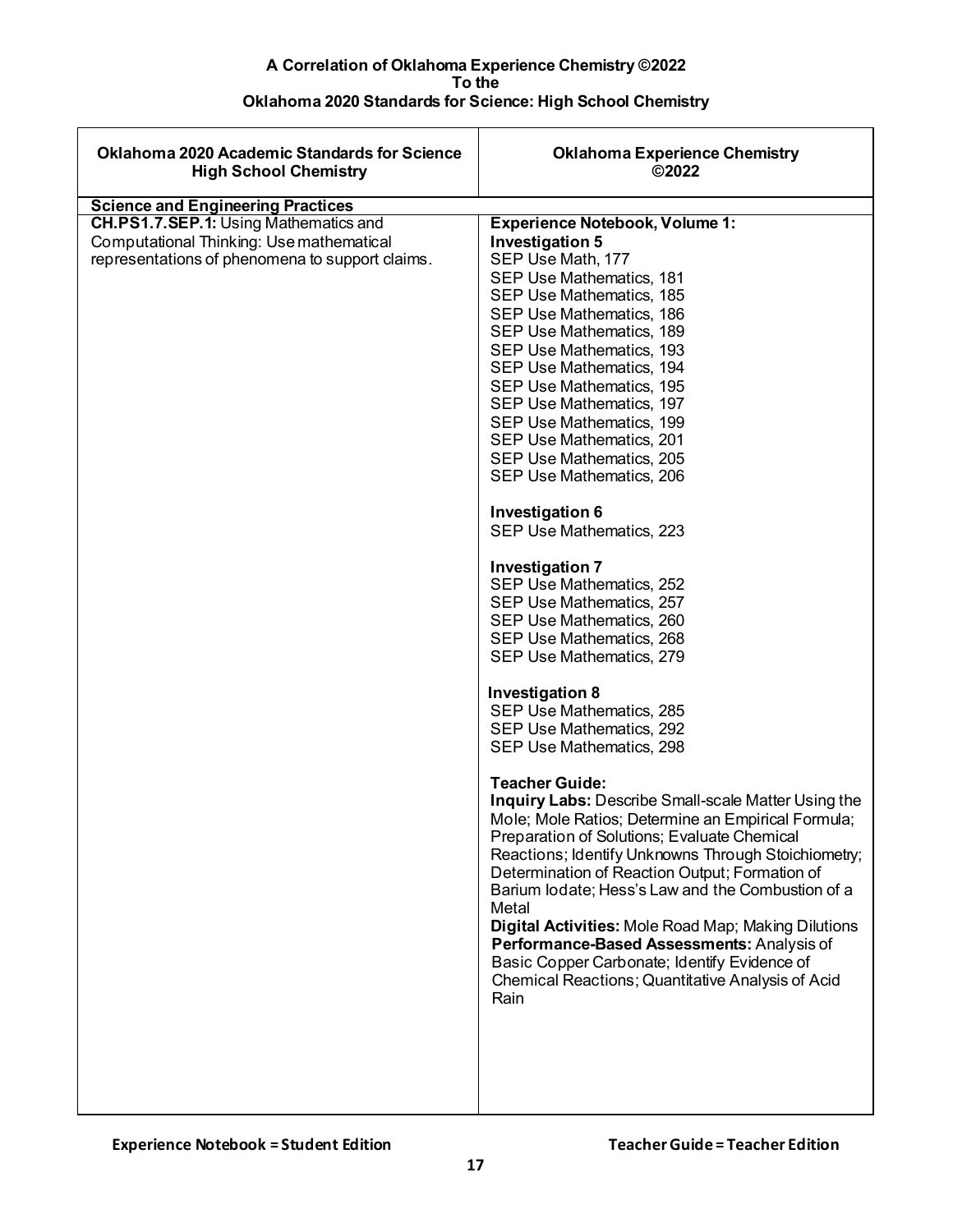| <b>Oklahoma 2020 Academic Standards for Science</b><br><b>High School Chemistry</b> | <b>Oklahoma Experience Chemistry</b><br>©2022          |
|-------------------------------------------------------------------------------------|--------------------------------------------------------|
| <b>Crosscutting Concepts</b>                                                        |                                                        |
| CH.PS1.7.CCC.1: Energy and Matter: The total                                        | <b>Experience Notebook, Volume 1:</b>                  |
|                                                                                     |                                                        |
| amount of energy and matter in closed systems is                                    | <b>Investigation 6</b>                                 |
| conserved.                                                                          | CCC Energy and Matter, 215                             |
|                                                                                     |                                                        |
|                                                                                     | <b>Investigation 7</b>                                 |
|                                                                                     | CCC Energy and Matter, 255                             |
|                                                                                     | CCC Energy and Matter, 256                             |
|                                                                                     |                                                        |
|                                                                                     |                                                        |
|                                                                                     | <b>Investigation 8</b>                                 |
|                                                                                     | CCC Energy and Matter, 281                             |
|                                                                                     | CCC Energy and Matter, 284                             |
|                                                                                     | CCC Energy and Matter, 290                             |
|                                                                                     | SEP Energy and Matter, 307                             |
|                                                                                     |                                                        |
|                                                                                     | <b>Teacher Guide:</b>                                  |
|                                                                                     | <b>Engineering Design Challenges: An Empirical</b>     |
|                                                                                     |                                                        |
|                                                                                     | Formula Challenge; Build a Film Canister Rocket        |
|                                                                                     | Performance-Based Assessments: The                     |
|                                                                                     | Stoichiometry of Filling a Balloon, Enthalpy of a      |
|                                                                                     | <b>Neutralization Reaction</b>                         |
|                                                                                     |                                                        |
| <b>Performance Expectation</b>                                                      |                                                        |
| CH.PS1.8: Develop models to illustrate the changes in                               | <b>Teacher Guide:</b>                                  |
| composition of the nucleus of the atom and the energy                               | <b>Inquiry Labs: Radioactive Decay; Nuclear Energy</b> |
| released during the processes of fission, fusion, and                               | Performance-Based Assessment: Natural                  |
| radioactive decay.                                                                  | Radiation                                              |
|                                                                                     |                                                        |
| <b>Disciplinary Core Ideas</b>                                                      |                                                        |
| <b>CH.PS1.8.DCI.1:</b> Nuclear processes, including fusion,                         | <b>Experience Notebook, Volume 2:</b>                  |
| fission, and radioactive decay of unstable nuclei,                                  | <b>Investigation 17</b>                                |
| involve release or absorption of energy.                                            | Strong and Weak Nuclear Forces, 361-364                |
|                                                                                     | Revisit Investigative Phenomenon, 372                  |
|                                                                                     | Nuclear Fission, 379                                   |
|                                                                                     | Nuclear Fusion, 380                                    |
|                                                                                     |                                                        |
|                                                                                     | Solar Fusion, 381                                      |
|                                                                                     | Fusion in Large Stars, 382                             |
|                                                                                     |                                                        |
|                                                                                     | <b>Teacher Guide:</b>                                  |
|                                                                                     | Digital Activities: Comparing Nuclear and Chemical     |
|                                                                                     | Reactions; Geologic Variation and Radon Levels         |
|                                                                                     |                                                        |
| <b>CH.PS1.8.DCI.2:</b> The total number of neutrons plus                            | <b>Experience Notebook, Volume 2:</b>                  |
| protons does not change in any nuclear process.                                     | <b>Investigation 17</b>                                |
|                                                                                     | Radioactive Processes, 363                             |
|                                                                                     | Nuclear Fission, 379                                   |
|                                                                                     | Nuclear Fusion, 380                                    |
|                                                                                     | Solar Fusion, 381                                      |
|                                                                                     | Fusion in Large Stars, 382                             |
|                                                                                     |                                                        |
|                                                                                     |                                                        |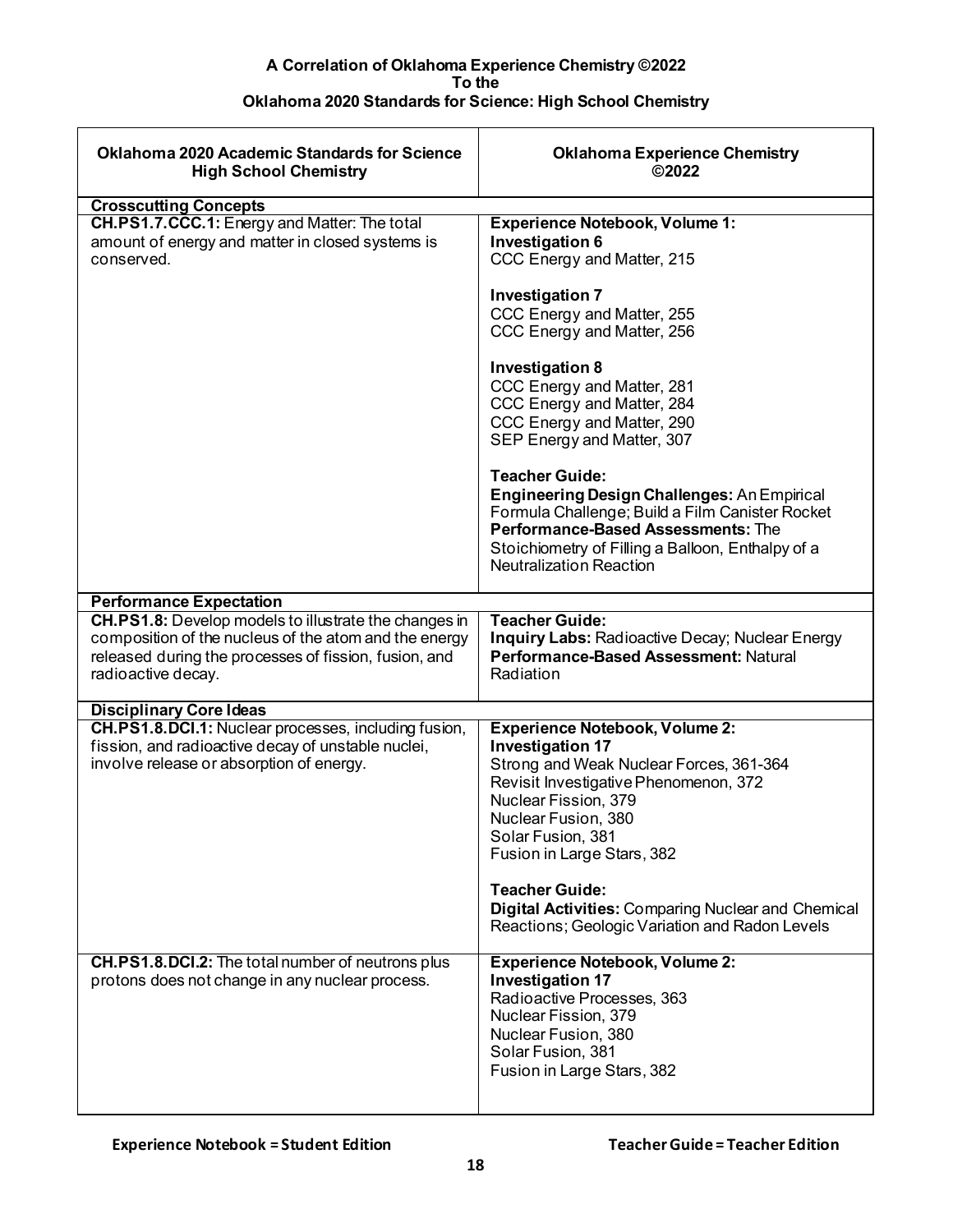<span id="page-18-0"></span>

| <b>Oklahoma 2020 Academic Standards for Science</b><br><b>High School Chemistry</b>                                                                                                                              | <b>Oklahoma Experience Chemistry</b><br>©2022                                                                                                                                                                                                                                                                                  |
|------------------------------------------------------------------------------------------------------------------------------------------------------------------------------------------------------------------|--------------------------------------------------------------------------------------------------------------------------------------------------------------------------------------------------------------------------------------------------------------------------------------------------------------------------------|
| <b>Science and Engineering Practices</b>                                                                                                                                                                         |                                                                                                                                                                                                                                                                                                                                |
| CH.PS1.8.SEP.1: Developing and Using Models:<br>Develop, revise, and/or use a model based on<br>evidence to illustrate and/or predict the relationships<br>between systems or between components of a<br>system. | <b>Experience Notebook, Volume 2:</b><br><b>Investigation 17</b><br>Radioactive Processes, 363<br>CCC Use Models, 379<br>Solar Proton-Proton Chain Fusion, 381<br>SEP Use Models, 382<br><b>Teacher Guide:</b><br><b>Inquiry Labs: Radioactive Decay; Nuclear Energy</b><br>Performance-Based Assessment: Natural<br>Radiation |
| <b>Crosscutting Concepts</b>                                                                                                                                                                                     |                                                                                                                                                                                                                                                                                                                                |
| CH.PS1.8.CCC.1: Energy and Matter: In nuclear<br>processes, atoms are not conserved, but the total<br>number of protons plus neutrons are conserved.                                                             | <b>Experience Notebook, Volume 2:</b><br><b>Investigation 17</b><br>Conservation of Mass and Energy, 373-374<br>CCC Energy and Matter, 380<br><b>Teacher Guide:</b><br><b>Digital Activities: Comparing Nuclear and Chemical</b><br>Reactions; Geologic Variation and Radon Levels                                             |
| <b>Motion Stability: Forces and Interactions (PS2)</b>                                                                                                                                                           |                                                                                                                                                                                                                                                                                                                                |
| <b>Performance Expectation</b>                                                                                                                                                                                   |                                                                                                                                                                                                                                                                                                                                |
| <b>CH.PS2.6:</b> Communicate scientific and technical<br>information about why the molecular level structure of<br>designed materials determines how the material<br>functions.                                  | <b>Teacher Guide:</b><br>Inquiry Labs: Investigate Different Hydrocarbons;<br><b>Protein and Amino Acid Tests</b><br>Digital Activity: Protein Structure and Food Design<br>Engineering Design Challenge: Polymers: Bouncy<br><b>Balls</b><br>Performance-Based Assessment: Prepare and<br><b>Characterize Biodiesel</b>       |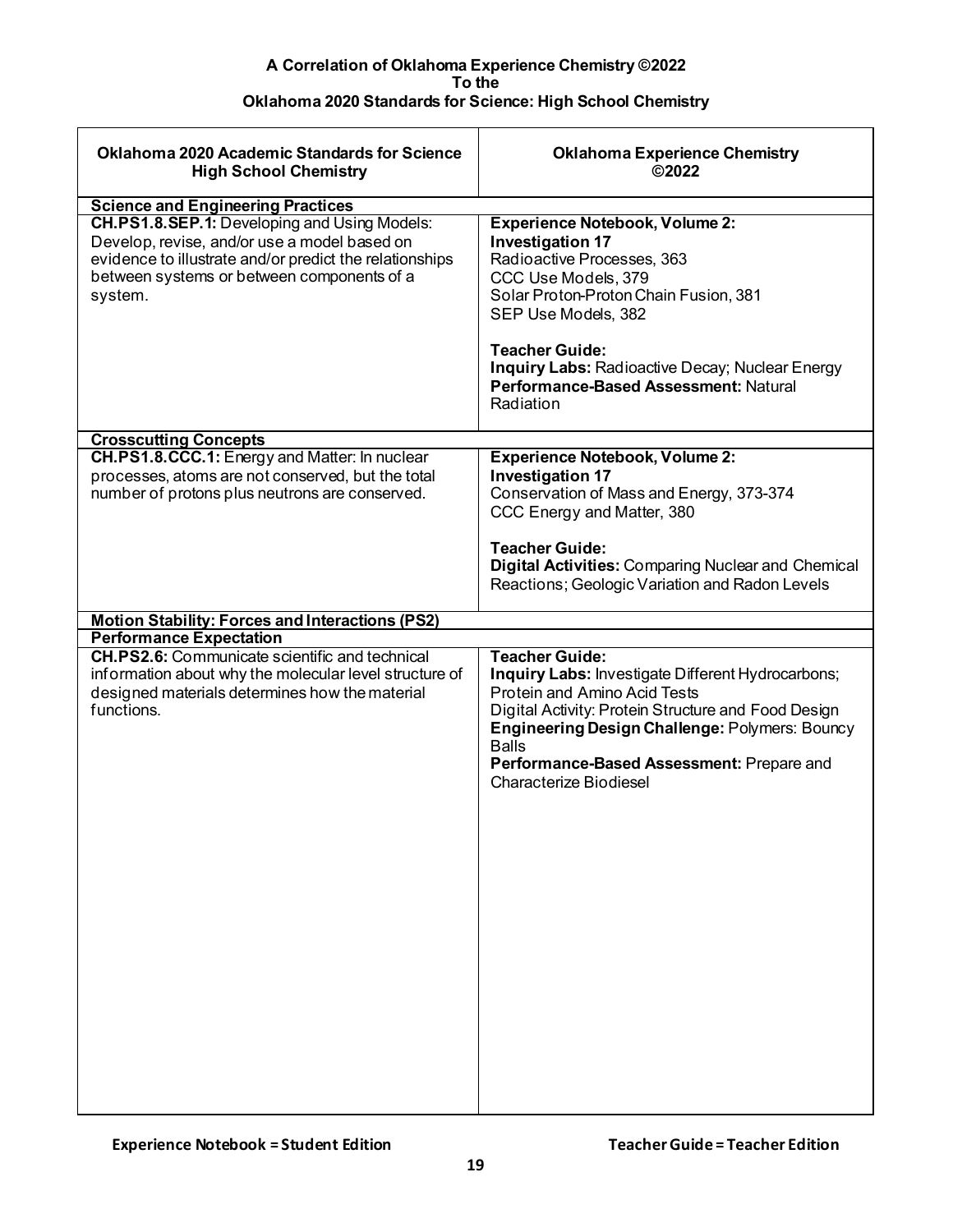| <b>Oklahoma 2020 Academic Standards for Science</b><br><b>High School Chemistry</b>                                                                                                                                                                                                                                       | <b>Oklahoma Experience Chemistry</b><br>©2022                                                                                                                                                                                                                                                                                                                                                                                                                                                                                                                                                                                                                                                                                                                                                                                                                                                                                                                                                                                                                                                                   |
|---------------------------------------------------------------------------------------------------------------------------------------------------------------------------------------------------------------------------------------------------------------------------------------------------------------------------|-----------------------------------------------------------------------------------------------------------------------------------------------------------------------------------------------------------------------------------------------------------------------------------------------------------------------------------------------------------------------------------------------------------------------------------------------------------------------------------------------------------------------------------------------------------------------------------------------------------------------------------------------------------------------------------------------------------------------------------------------------------------------------------------------------------------------------------------------------------------------------------------------------------------------------------------------------------------------------------------------------------------------------------------------------------------------------------------------------------------|
|                                                                                                                                                                                                                                                                                                                           |                                                                                                                                                                                                                                                                                                                                                                                                                                                                                                                                                                                                                                                                                                                                                                                                                                                                                                                                                                                                                                                                                                                 |
| <b>Disciplinary Core Ideas</b><br>CH.PS2.6.DCI.1: Attraction and repulsion between<br>electric charges at the atomic scale explain the<br>structure, properties, and transformations of matter, as<br>well as the contact forces between material objects.                                                                | <b>Experience Notebook, Volume 1:</b><br>Investigation 3<br>Coulomb's Law and Bond Strength, 73<br>Properties of Ionic Compounds, 74-75<br>Revisit Investigative Phenomenon, 76<br>Sea of Electrons Model, 77<br>Properties of Metals, 78-79<br>Revisit Investigative Phenomenon, 80<br>Molecular Compounds, 81<br>The Octet Rule in Molecules, 82-83<br>Types of Covalent Bonds, 84<br>Sample Problem: Electron Dot Structures for<br>Molecular Substances, 85<br>Electronegativity and Bonding, 86-87<br>Geometry and Polar Molecules, 88-90<br>Revisit Investigative Phenomenon, 90<br>Van der Waals Forces, 91-92<br>Hydrogen Bonds, 93<br>Properties of Molecular Substances, 94-95<br><b>Investigation 4</b><br>Delocalized Electrons, 141<br>Ductility and Malleability, 142<br>Conductivity and Luster, 143<br><b>Experience Notebook, Volume 2:</b><br><b>Investigation 16</b><br>Hydrocarbon Structures, 314<br>Alkanes, 315<br>Isomers, 320<br>Halocarbons, 328<br>Alcohols, 329<br>Ethers and Amines, 330<br>Aldehydes and Ketones, 331<br>Proteins, 347-348<br>Structure and Energy in Lipids, 351 |
|                                                                                                                                                                                                                                                                                                                           |                                                                                                                                                                                                                                                                                                                                                                                                                                                                                                                                                                                                                                                                                                                                                                                                                                                                                                                                                                                                                                                                                                                 |
| <b>Science and Engineering Practices</b>                                                                                                                                                                                                                                                                                  |                                                                                                                                                                                                                                                                                                                                                                                                                                                                                                                                                                                                                                                                                                                                                                                                                                                                                                                                                                                                                                                                                                                 |
| CH.PS2.6.SEP.1: Obtaining, Evaluating, and<br>Communicating Information: Communicate scientific<br>and technical information (e.g., about the process of<br>development and the design and performance of a<br>proposed process or system) in multiple formats<br>(including oral, graphical, textual, and mathematical). | <b>Experience Notebook, Volume 2:</b><br><b>Investigation 16</b><br>SEP Obtain and Communicate Information, 339<br><b>Teacher Guide:</b><br>Digital Activity: Protein Structure and Food Design<br><b>Engineering Design Challenge: Polymers: Bouncy</b><br><b>Balls</b>                                                                                                                                                                                                                                                                                                                                                                                                                                                                                                                                                                                                                                                                                                                                                                                                                                        |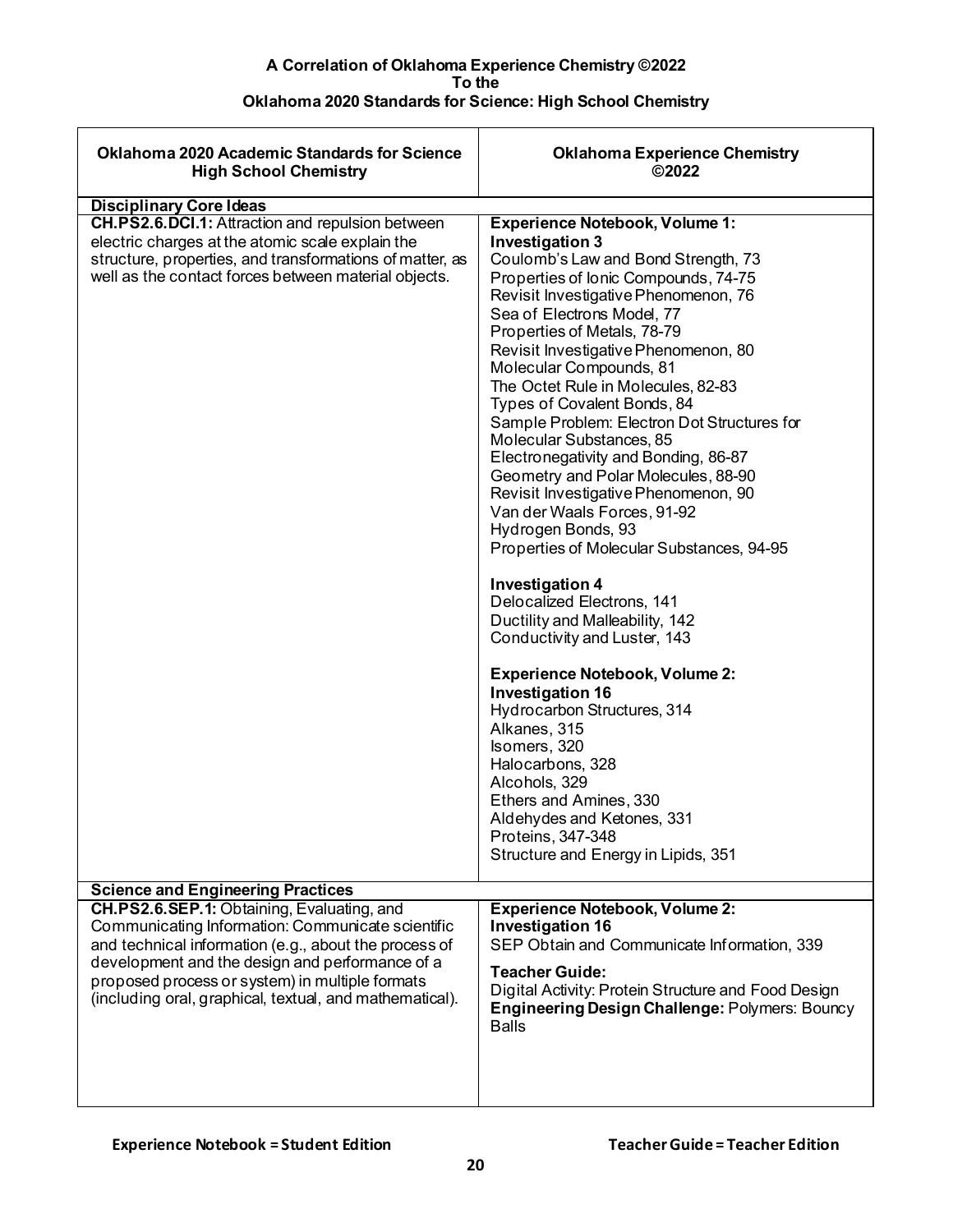<span id="page-20-0"></span>

| <b>Oklahoma 2020 Academic Standards for Science</b><br><b>High School Chemistry</b>                                                                                                                                                                                                                            | <b>Oklahoma Experience Chemistry</b><br>©2022                                                                                                                                                                                                                                                                                                                                                                                                                              |
|----------------------------------------------------------------------------------------------------------------------------------------------------------------------------------------------------------------------------------------------------------------------------------------------------------------|----------------------------------------------------------------------------------------------------------------------------------------------------------------------------------------------------------------------------------------------------------------------------------------------------------------------------------------------------------------------------------------------------------------------------------------------------------------------------|
| <b>Crosscutting Concepts</b>                                                                                                                                                                                                                                                                                   |                                                                                                                                                                                                                                                                                                                                                                                                                                                                            |
| CH.PS2.6.CCC.1: Structure and Function:<br>Investigating or designing net systems or structures<br>requires a detailed examination of the properties of<br>different materials, the structures of different<br>components, and the connections of components to<br>reveal its function and/or solve a problem. | <b>Experience Notebook, Volume 1:</b><br><b>Investigation 3</b><br>CCC Structure and Function, 79<br>CCC Structure and Function, 78<br><b>Experience Notebook, Volume 2:</b><br><b>Investigation 15</b><br>CCC Structure and Function, 336<br><b>Teacher Guide:</b><br>Digital Activity: Protein Structure and Food Design<br>Engineering Design Challenge: Polymers: Bouncy<br><b>Balls</b><br>Performance-Based Assessment: Prepare and<br><b>Characterize Biodiesel</b> |
| Energy (PS3)                                                                                                                                                                                                                                                                                                   |                                                                                                                                                                                                                                                                                                                                                                                                                                                                            |
| <b>Performance Expectation</b>                                                                                                                                                                                                                                                                                 |                                                                                                                                                                                                                                                                                                                                                                                                                                                                            |
| CH.PS3.3: Design, build, and refine a device that<br>works within given constraints to convert one form of<br>energy into another form of energy.                                                                                                                                                              | <b>Teacher Guide:</b><br>Inquiry Labs: The Thermodynamics of Hand<br>Warmers; Solar Cell Technology; Build a Micro<br><b>Battery</b><br><b>Engineering Design Challenge: Flameless Heating</b><br>Systems<br>Performance-Based Assessment: Battery<br>Challenge                                                                                                                                                                                                            |
|                                                                                                                                                                                                                                                                                                                |                                                                                                                                                                                                                                                                                                                                                                                                                                                                            |
| <b>Disciplinary Core Ideas</b><br>CH.PS3.3.DCI.1: At the macroscopic scale, energy<br>manifests itself in multiple ways, such as in motion,<br>sound, light, and thermal energy.                                                                                                                               | <b>Experience Notebook, Volume 1:</b><br><b>Investigation 1</b><br>Energy, 9<br><b>Investigation 8</b><br>Thermochemistry, 281<br>Systems and Surroundings, 283<br><b>Experience Notebook, Volume 2:</b><br><b>Investigation 10</b><br>Flow of Energy in Earth's Systems, 44<br>Earth's Radiative Energy Budget, 55<br><b>Investigation 11</b><br>Radiation: Absorption and Reradiation, 102<br>Energy Sources, 145-146                                                    |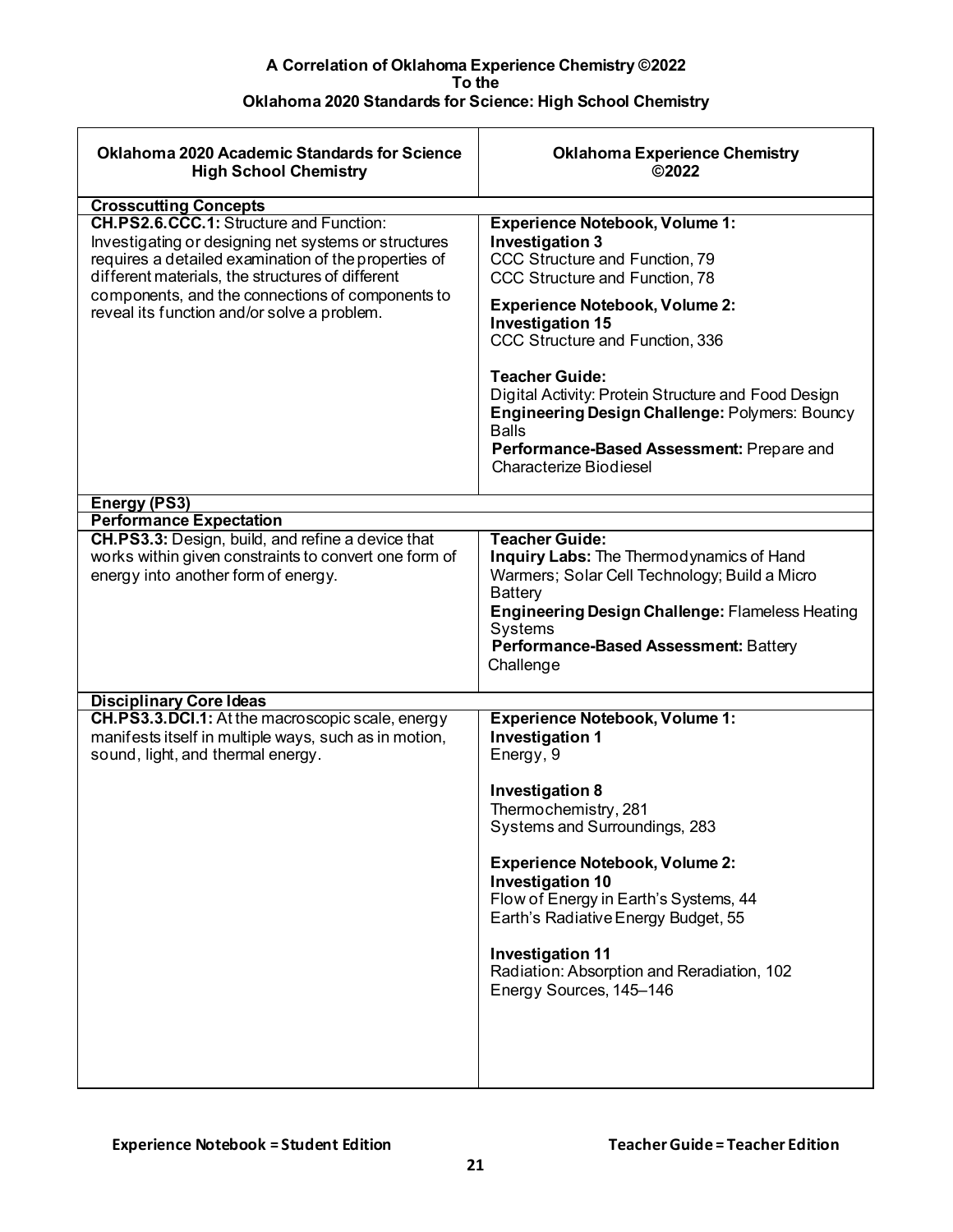| <b>Oklahoma 2020 Academic Standards for Science</b><br><b>High School Chemistry</b>                                                                                                                                                                                                                          | <b>Oklahoma Experience Chemistry</b><br>©2022                                                                                                                                                                                                                                                                                                                                                                                           |
|--------------------------------------------------------------------------------------------------------------------------------------------------------------------------------------------------------------------------------------------------------------------------------------------------------------|-----------------------------------------------------------------------------------------------------------------------------------------------------------------------------------------------------------------------------------------------------------------------------------------------------------------------------------------------------------------------------------------------------------------------------------------|
| <b>CH.PS3.3.DCI.2:</b> Criteria and constraints also include<br>satisfying any requirements set by society, such as<br>taking issues of risk mitigation into account, and they<br>should be quantified to the extent possible and stated<br>in such a way that one can tell if a given design meets<br>them. | <b>Experience Notebook, Volume 2:</b><br><b>Investigation 11</b><br>SEP Define Problems, 155<br><b>Investigation 18</b><br>A Greener Vision for Chemistry, 415                                                                                                                                                                                                                                                                          |
| CH.PS3.3.DCI.3: Modern civilization depends on<br>major technological systems. Engineers continuously<br>modify these technological systems by applying<br>scientific knowledge and engineering design practices<br>to increase benefits while decreasing costs and risks.                                   | <b>Experience Notebook, Volume 2:</b><br><b>Investigation 11</b><br>Sources of Anthropogenic Carbon, 120-121<br>Energy Sources, 145-146<br>Transportation, 147<br>Infrastructure, 148<br>Geoengineering, 150<br>Sustainability, 151-152<br><b>Investigation 18</b><br>Demand: Human Population and Consumerism, 410<br>A Greener Vision for Chemistry, 415<br>The 12 Principles of Green Chemistry, 417<br>Tradeoffs and Synergies, 431 |
| <b>Science and Engineering Practices</b>                                                                                                                                                                                                                                                                     |                                                                                                                                                                                                                                                                                                                                                                                                                                         |
| <b>CH.PS3.3.SEP.1: Designing Solutions: Design,</b><br>evaluate, and/or refine a solution to a complex real-<br>world problem, based on scientific knowledge,<br>student-generated sources of evidence, prioritized<br>criteria, and trade-off considerations.                                               | <b>Experience Notebook, Volume 2:</b><br><b>Investigation 15</b><br>SEP Design a Solution, 309<br><b>Teacher Guide</b><br>Inquiry Labs: The Thermodynamics of Hand<br>Warmers; Solar Cell Technology; Build a Micro<br><b>Battery</b><br><b>Engineering Design Challenge: Flameless Heating</b><br>Systems<br>Performance-Based Assessment: Battery<br>Challenge                                                                        |
| <b>Crosscutting Concepts</b><br>CH.PS3.3.CCC.1: Energy and Matter: Changes of                                                                                                                                                                                                                                | <b>Experience Notebook, Volume 2:</b>                                                                                                                                                                                                                                                                                                                                                                                                   |
| energy and matter in a system can be described in<br>terms of energy and matter flows into, out of, and<br>within that system.                                                                                                                                                                               | <b>Investigation 15</b><br>CCC Energy and Matter, 309<br><b>Teacher Guide</b><br>Performance-Based Assessment: Battery<br>Challenge                                                                                                                                                                                                                                                                                                     |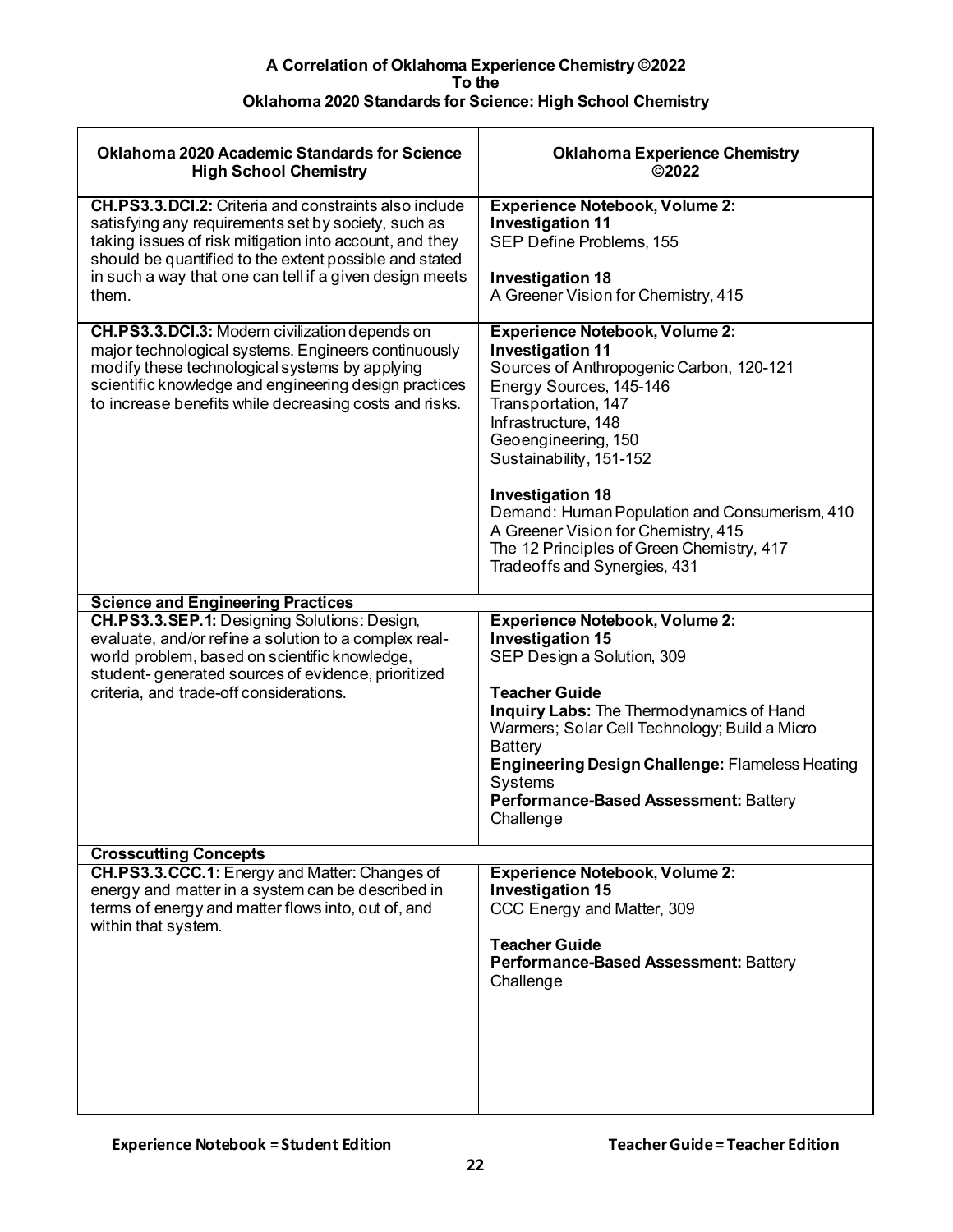| <b>Oklahoma 2020 Academic Standards for Science</b><br><b>High School Chemistry</b>                                                                                                                                                                                                  | <b>Oklahoma Experience Chemistry</b><br>©2022                                                                              |
|--------------------------------------------------------------------------------------------------------------------------------------------------------------------------------------------------------------------------------------------------------------------------------------|----------------------------------------------------------------------------------------------------------------------------|
| <b>Performance Expectation</b><br>CH.PS3.4: Plan and conduct an investigation to                                                                                                                                                                                                     | <b>Teacher Guide:</b>                                                                                                      |
| provide evidence that the transfer of thermal energy<br>between components in a closed system involves<br>changes in energy dispersal and heat content and<br>results in a more uniform energy distribution among<br>the components in the system (second law of<br>thermodynamics). | <b>Inquiry Labs: The Thermodynamics of Hand</b><br>Warmers; The Heat of Melting Ice; Supersaturation<br>and Thermodynamics |
| <b>Disciplinary Core Ideas</b>                                                                                                                                                                                                                                                       |                                                                                                                            |
| CH.PS3.4.DCI.1: Energy cannot be created or<br>destroyed, but it can be transported from one place to                                                                                                                                                                                | <b>Experience Notebook, Volume 1:</b><br><b>Investigation 1</b>                                                            |
| another and transferred between systems.                                                                                                                                                                                                                                             | Interaction of Matter and Energy, 10                                                                                       |
|                                                                                                                                                                                                                                                                                      | Investigation 6<br>Energy of Reactions, 223-224                                                                            |
|                                                                                                                                                                                                                                                                                      | <b>Investigation 8</b>                                                                                                     |
|                                                                                                                                                                                                                                                                                      | Systems and Surroundings, 283                                                                                              |
|                                                                                                                                                                                                                                                                                      | <b>Experience Notebook, Volume 2:</b><br><b>Investigation 110</b>                                                          |
|                                                                                                                                                                                                                                                                                      | Flow of Energy in Earth Systems, 44<br>Biogeochemical Cycles, 45-46                                                        |
| <b>CH.PS3.4.DCI.1:</b> Uncontrolled systems always evolve                                                                                                                                                                                                                            | <b>Experience Notebook, Volume 1:</b>                                                                                      |
| toward more stable states - that is, toward more<br>uniform energy distribution (e.g., water flows downhill,<br>objects hotter than surrounding environments cool                                                                                                                    | <b>Investigation 1</b><br>Interaction of Matter and Energy, 10                                                             |
| down).                                                                                                                                                                                                                                                                               | Investigation 6<br>Energy of Reactions, 223-224                                                                            |
|                                                                                                                                                                                                                                                                                      | <b>Investigation 8</b><br>Systems and Surroundings, 283                                                                    |
|                                                                                                                                                                                                                                                                                      | <b>Experience Notebook, Volume 2:</b><br><b>Investigation 10</b>                                                           |
|                                                                                                                                                                                                                                                                                      | Flow of Energy in Earth Systems, 44<br>Biogeochemical Cycles, 45-46                                                        |
|                                                                                                                                                                                                                                                                                      |                                                                                                                            |
|                                                                                                                                                                                                                                                                                      |                                                                                                                            |
|                                                                                                                                                                                                                                                                                      |                                                                                                                            |
|                                                                                                                                                                                                                                                                                      |                                                                                                                            |
|                                                                                                                                                                                                                                                                                      |                                                                                                                            |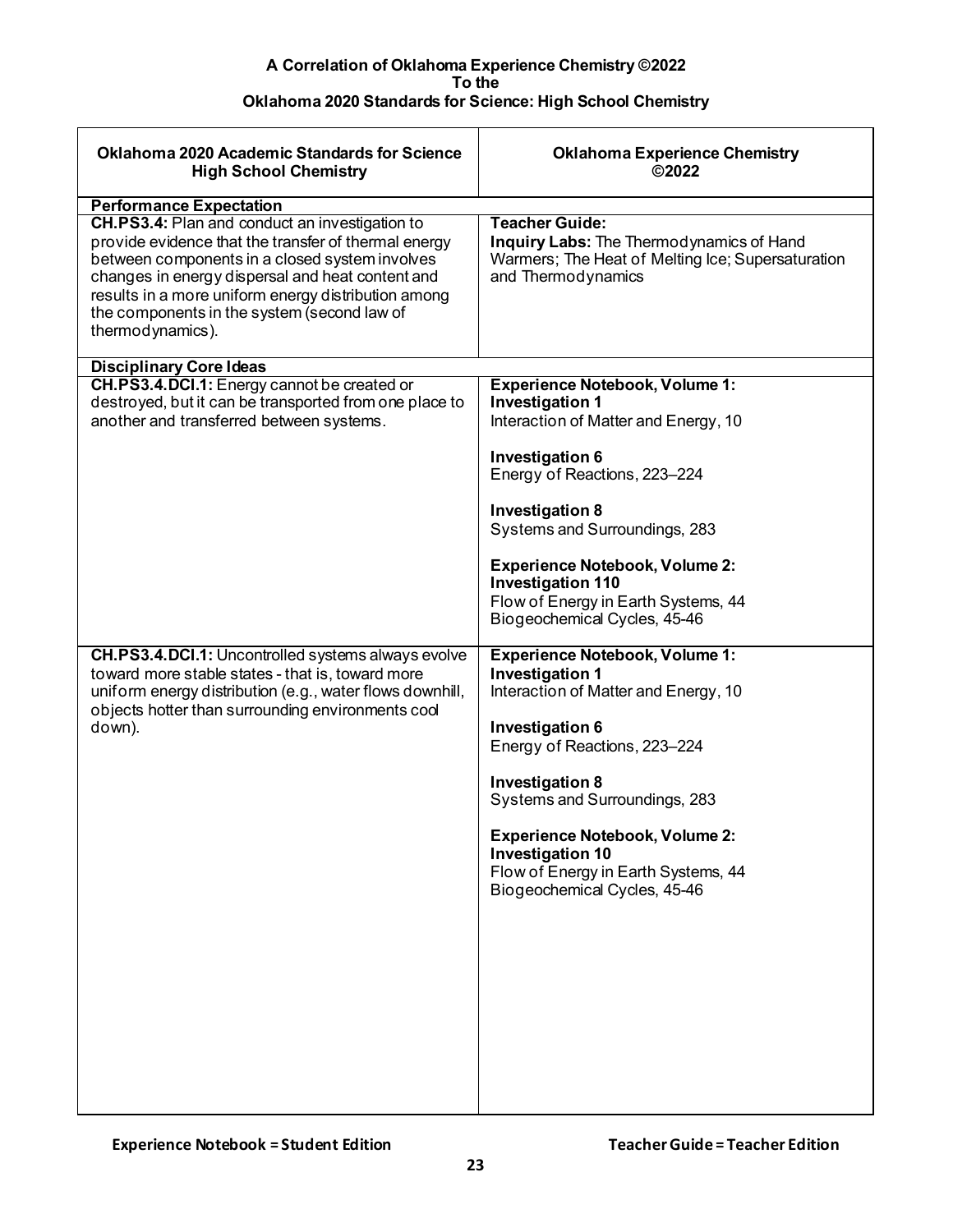<span id="page-23-0"></span>

| <b>Oklahoma 2020 Academic Standards for Science</b><br><b>High School Chemistry</b>                                                      | <b>Oklahoma Experience Chemistry</b><br>©2022                                                                 |
|------------------------------------------------------------------------------------------------------------------------------------------|---------------------------------------------------------------------------------------------------------------|
| <b>Science and Engineering Practices</b><br>CH.PS3.4.SEP.1: Planning and Carrying Out<br>Investigations: Plan and conduct investigations | <b>Experience Notebook, Volume 2:</b><br><b>Investigation 15</b>                                              |
| individually and collaboratively to produce data to<br>serve as the basis for evidence, and in the design:                               | SEP Plan an Investigation, 300                                                                                |
| decide on types, how much, and accuracy of data<br>needed to produce reliable measurements; consider                                     | <b>Teacher Guide:</b><br>Inquiry Labs: Measure the Energy of a Phase                                          |
| limitations on the precision of the data (e.g., number of<br>trials, cost, risk, time); and refine the design<br>accordingly.            | Change; The Thermodynamics of Hand Warmers;<br>The Heat of Melting Ice; Supersaturation and<br>Thermodynamics |
|                                                                                                                                          | Performance Based Assessment: Enthalpy of a<br><b>Neutralization Reaction</b>                                 |
| <b>Crosscutting Concepts</b>                                                                                                             |                                                                                                               |
| CH.PS3.4.CCC.1: Systems and System Models:<br>When investigating or describing a system, the                                             | <b>Experience Notebook, Volume 1:</b><br><b>Investigation 8</b>                                               |
| boundaries and initial conditions of the system need to<br>be defined and their inputs and outputs analyzed and                          | SEP Develop a Model, 283                                                                                      |
| described using models.                                                                                                                  | <b>Experience Notebook, Volume 2:</b><br><b>Investigation 12</b>                                              |
|                                                                                                                                          | SEP Use Models, 178                                                                                           |
|                                                                                                                                          | CCC Systems and System Models, 183-184                                                                        |
| Waves and Their Applications in Technologies for Information Transfer (PS4)                                                              |                                                                                                               |
| <b>Performance Expectation</b><br><b>CH.PS4.1:</b> Use mathematical representations to                                                   | Digital: Oklahoma Experience 1: Wave Properties                                                               |
| support a claim regarding relationships among the<br>frequency, wavelength, and speed of waves traveling                                 | <b>Inquiry Lab: Mechanical Waves</b>                                                                          |
| in various media.                                                                                                                        | For supporting content, please see:<br><b>Experience Notebook, Volume 2:</b>                                  |
|                                                                                                                                          | <b>Investigation 11</b><br>Radiation: Absorption and Reradiation, 102                                         |
|                                                                                                                                          | Incoming and Outgoing Radiation, 105-106                                                                      |
|                                                                                                                                          | <b>Investigation 17</b><br>Radiation Penetration, 387                                                         |
| <b>Disciplinary Core Ideas</b>                                                                                                           |                                                                                                               |
| CH.PS4.1.DCI.1: The wavelength and frequency of a<br>wave are related to one another by the speed of travel                              | Digital: Oklahoma Experience 1: Wave Properties<br><b>Inquiry Lab: Mechanical Waves</b>                       |
| of the wave, which depends on the type of wave and<br>the medium through which it is passing.                                            | For supporting content, please see:<br><b>Experience Notebook, Volume 1:</b>                                  |
|                                                                                                                                          | <b>Investigation 1</b>                                                                                        |
|                                                                                                                                          | Atomic Emission Spectra, 22-23                                                                                |
|                                                                                                                                          | <b>Experience Notebook, Volume 2:</b><br><b>Investigation 17</b>                                              |
|                                                                                                                                          | Radiation Penetration, 387                                                                                    |
|                                                                                                                                          |                                                                                                               |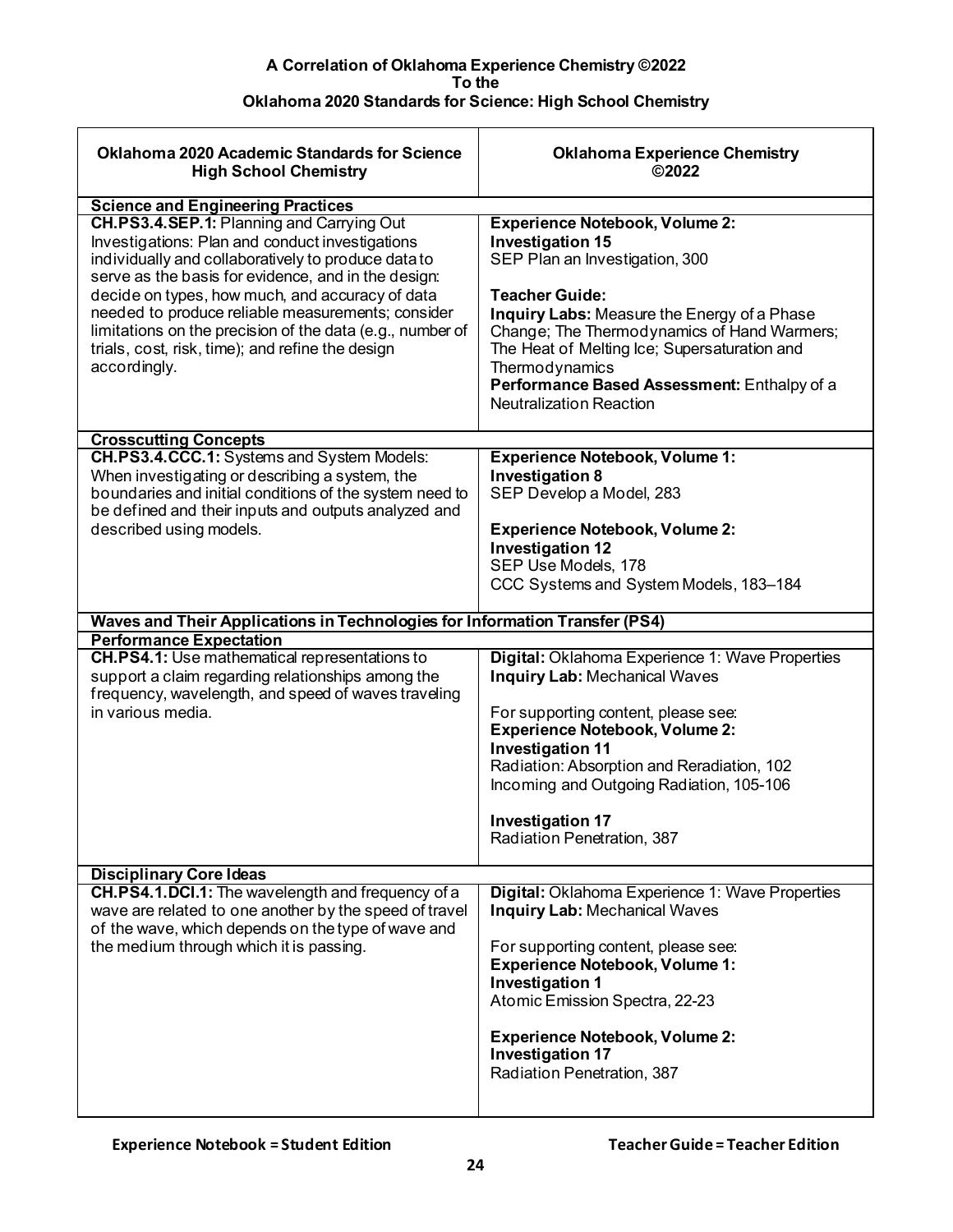| <b>Oklahoma 2020 Academic Standards for Science</b><br><b>High School Chemistry</b>                                                                                                                                                                                                                                             | <b>Oklahoma Experience Chemistry</b><br>©2022                                                                                                                                                                                                                                                                                                                                                 |
|---------------------------------------------------------------------------------------------------------------------------------------------------------------------------------------------------------------------------------------------------------------------------------------------------------------------------------|-----------------------------------------------------------------------------------------------------------------------------------------------------------------------------------------------------------------------------------------------------------------------------------------------------------------------------------------------------------------------------------------------|
| <b>Science and Engineering Practices</b><br><b>CH.PS4.1.SEP.1: Using Mathematics and</b><br>Computational Thinking: Use mathematical,<br>computational, and/or algorithmic representations of<br>phenomena or design solutions to describe and/or<br>support claims and/or explanations.                                        | Digital: Oklahoma Experience 1: Wave Properties<br><b>Inquiry Lab: Mechanical Waves</b>                                                                                                                                                                                                                                                                                                       |
| <b>Crosscutting Concepts</b><br>CH.PS4.1.CCC.1: Cause and Effect: Empirical<br>evidence is required to differentiate between cause<br>and correlation and make claims about specific<br>causes and effects                                                                                                                      | Digital: Oklahoma Experience 1: Wave Properties<br><b>Inquiry Lab: Mechanical Waves</b>                                                                                                                                                                                                                                                                                                       |
| <b>Performance Expectation</b><br><b>CH.PS4.3:</b> Develop an argument for how scientific<br>evidence supports the explanation that<br>electromagnetic radiation can be described either by<br>the wave model or the particle model, and in some<br>situations one model is more useful than the other.                         | Digital: Oklahoma Experience 2: Electromagnetic<br><b>Waves and Their Properties</b><br>Inquiry Lab: Particle Nature of Life<br>For supporting content, please see:<br><b>Experience Notebook, Volume 1:</b><br>Investigation 1<br>Atomic Emission Spectra, 22-23<br>The Bohr Model, 24-25<br><b>Experience Notebook, Volume 2:</b><br><b>Investigation 17</b><br>The Standard Model, 359-360 |
| <b>Disciplinary Core Ideas</b><br><b>CH.PS4.3.DCI.1:</b> Waves can add or cancel one<br>another as they cross, depending on their relative<br>phase (i.e., relative position of peaks and troughs of<br>the waves), but they emerge unaffected by each other.                                                                   | Digital: Oklahoma Experience 2: Electromagnetic<br><b>Waves and Their Properties</b><br>Inquiry Lab: Particle Nature of Life                                                                                                                                                                                                                                                                  |
| <b>CH.PS4.3.DCI.2:</b> Boundary: The discussion at this<br>grade level is qualitative only; it can be based on the<br>fact that two sounds can pass a location in different<br>directions without getting mixed up.                                                                                                             | <b>Digital:</b> Oklahoma Experience 2: Electromagnetic<br><b>Waves and Their Properties</b><br>Inquiry Lab: Particle Nature of Life                                                                                                                                                                                                                                                           |
| CH.PS4.3.DCI.3: Electromagnetic radiation (e.g.,<br>radio, microwaves, light) can be modeled as a wave of<br>changing electric and magnetic fields or as particles<br>called photons. The wave model is useful for<br>explaining many features of electromagnetic radiation,<br>and the particle model explains other features. | Digital: Oklahoma Experience 2: Electromagnetic<br>Waves and Their Properties<br>Inquiry Lab: Particle Nature of Life<br>For supporting content, please see:<br><b>Experience Notebook, Volume 2:</b><br><b>Investigation 17</b><br>The Standard Model, 359-360                                                                                                                               |